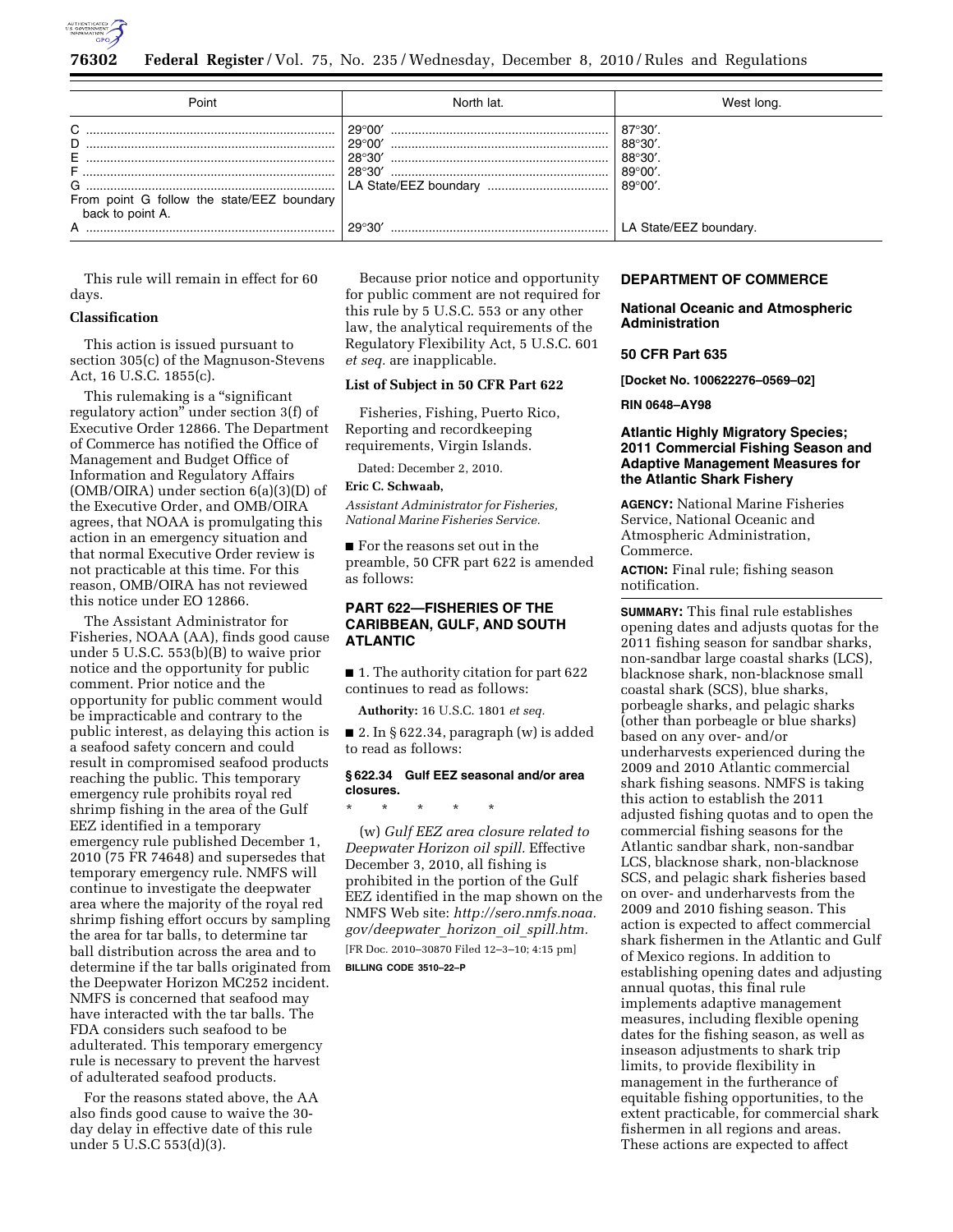commercial shark fishermen in the Atlantic and Gulf of Mexico regions. **DATES:** This final rule is effective January 7, 2011. The 2011 Atlantic commercial shark fishing season for the shark research, non-blacknose SCS, blacknose sharks, blue sharks, porbeagle sharks, and pelagic sharks (other than porbeagle and blue sharks) in the northwestern Atlantic Ocean, including the Gulf of Mexico and the Caribbean Sea, will open on January 1, 2011. The non-sandbar LCS in the Gulf of Mexico region will open on March 1, 2011. The non-sandbar LCS fishery in the Atlantic region will open on July 15, 2011. Each shark species/complex closes on December 31, 2011, or when landings reach, or are projected to reach, 80 percent of the respective quota, whichever occurs first. The one exception is blacknose sharks and nonblacknose SCS fisheries, where both fisheries close when landings of either fishery reach 80 percent of the quota. The 2011 Atlantic commercial shark fishing season and quotas are provided in Table 1 under **SUPPLEMENTARY INFORMATION**.

**ADDRESSES:** Highly Migratory Species Management Division, 1315 East-West Highway, Silver Spring, MD 20910.

**FOR FURTHER INFORMATION CONTACT:**  Karyl Brewster-Geisz or Guy DuBeck at 301–713–2347 or (fax) 301–713–1917, or Jackie Wilson at 240–338–3936 or (fax) 404–806–9188.

# **SUPPLEMENTARY INFORMATION:**

### **Background**

The Atlantic shark fishery is managed under the authority of the Magnuson-Stevens Fishery Conservation and Management Act (Magnuson-Stevens Act). The 2006 Consolidated Atlantic Highly Migratory Species (HMS) Fishery Management Plan (FMP) and its amendments under the Magnuson-Stevens Act are implemented by regulations at 50 CFR part 635.

On September 20, 2010, NMFS published a rule (75 FR 57240) that proposed the 2011 opening dates of the Atlantic commercial shark fisheries and quotas based on shark landings information as of July 31, 2010. The proposed rule also considered two main alternatives regarding management of the shark fishery. One approach would maintain the status quo approach to establishing trip limits (33 non-sandbar LCS/trip), as well as consider alternatives to allow changes in shark trip limits in order to extend fishing opportunities year-round (alternative 1 and its sub-alternatives). The other approach (alternative 2 and its subalternatives) would allow flexibility in

the opening of the season for Atlantic shark fisheries through the annual specifications process and allow inseason actions to adjust shark trip limits in either region to provide expanded fishing opportunities for constituents across the fishery, as is the intent of Amendment 2 to the 2006 Consolidated HMS FMP (Amendment 2) (73 FR 35778, June 24, 2008, corrected at 73 FR 40658, July 15, 2008). The proposed rule contained details regarding the alternatives considered and a brief summary of the recent management history. Those details are not repeated here. Several comments from the public were received on the proposed rule. Those comments, along with the Agency's responses, are provided below. As detailed more fully in the Response to Comments section, NMFS will open the non-sandbar LCS fishery in the Gulf of Mexico region on March 1, 2011. The other shark species/ complexes will open as proposed in the September 20, 2010, rule with nonsandbar LCS in the Atlantic region opening on July 15, 2011, and all other shark species/complexes opening on January 1, 2011. This final rule serves as notification of the 2011 opening dates of the Atlantic commercial shark fisheries and 2011 quotas, based on shark landings updates as of October 31, 2010, pursuant to 50 CFR 635.27(b)(1)(vii). This action does not change the annual base and adjusted annual base commercial quotas for sandbar sharks, non-sandbar LCS, blue sharks, porbeagle sharks, and pelagic sharks (other than porbeagle and blue sharks) as established under Amendment 2 or the commercial quotas established for nonblacknose SCS and blacknose sharks under Amendment 3 to the 2006 Consolidated HMS FMP (Amendment 3) (75 FR 30484, June 1, 2010). Any such changes would be performed through a separate action. Rather, this action adjusts the commercial quotas based on over- and/or underharvests in 2009 and 2010.

### **Response to Comments**

During the proposed rule stage, NMFS received more than a dozen written comments from fishermen, dealers, and other interested parties. NMFS also heard numerous comments from the fishermen and dealers who attended the four public hearings. A summary of the comments received during the public comment period for the September 20, 2010, proposed rule (75 FR 57240) is shown below with NMFS' responses. All written comments can be found at *<http://www.regulations.gov/>*and by searching for RIN 0648–AY98.

# *A. Season Opening Dates*

# 1. Non-Sandbar LCS Comments

*Comment 1:* The flexibility measures under sub-alternatives 2A and 2B, which allow flexibility in the opening of the season for Atlantic shark fisheries and adjusting of shark trip limits, look good in theory, but the fishery needs certainties to make good business and personal decisions.

*Response:* Under the preferred subalternatives 2A and 2B, NMFS would still conduct annual proposed and final rulemaking to establish the quotas and season opening dates. As part of this rulemaking, interested parties could provide comments and have notice of the season opening dates, as is currently the process. In addition, NMFS would provide five days' notice of changes in shark trip limits, as is currently done with the closing of a particular shark fishery when 80 percent of a given quota is harvested. Such a process would provide the same amount of notice to fishermen and associated shark industries of changes in the fishery as is currently provided. NMFS believes that five days' notice of changes provides enough time for business decisions while also providing NMFS with the ability and flexibility to manage the fishery, as appropriate.

*Comment 2:* NMFS does not need to extend the shark fishing season yearround since fishermen can catch other fish species the rest of the year. The economics should be considered in this rule since it is more economically beneficial to have a short season.

*Response:* NMFS acknowledges that shorter seasons may result in some reduced trip-related expenses. A shorter season may result in less fuel expenditures for travel, lower costs associated with changing over gear types, and reduced crew turnover. A shorter season may reduce the at-sea time associated with harvesting the shark quota, and, therefore, provide fishermen with more time to pursue other fisheries. However, there are both social and private costs potentially associated with shorter seasons. Shorter fishing seasons often result in derbystyle fishing conditions, which can result in fishing under unsafe conditions, such as poor weather and long hours. Derby fishing can also result in a market glut of fish during the early part of a fishing season when there is heavy fishing if there is insufficient demand for the product during that short period. Furthermore, when fishing in other fisheries, such as snapper/ grouper or mackerel fisheries, fishermen are likely to encounter sharks. If the season for sharks is closed, those sharks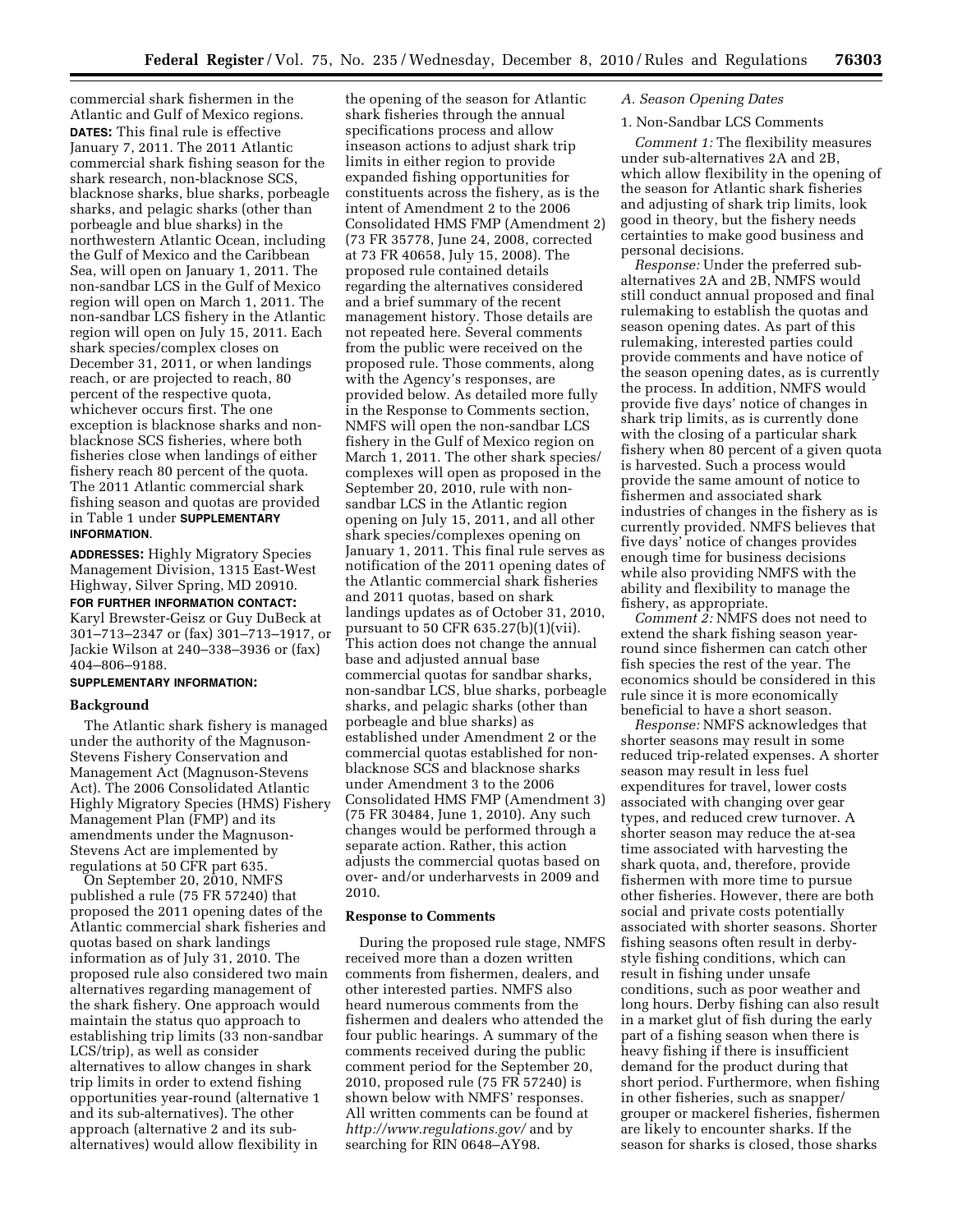caught as bycatch need to be discarded, resulting in fishing inefficiencies and increased mortality of sharks. Therefore, NMFS prefers sub-alternatives 2A and 2B, which will provide the Agency with the necessary flexibility to extend the fishing season either by delaying the opening of a shark fishery and/or adjusting shark trip limits through inseason actions to help reduce bycatch and mortality of sharks.

In addition, NMFS could not identify patterns in ex-vessel shark prices based on season length, but rather, found slighter higher prices for 2010 overall compared to 2008 and 2009. NMFS compared ex-vessel prices for nonsandbar LCS for 2008 when the fishing season was opened for almost six months compared to 2009 and 2010 where the non-sandbar LCS fishery was opened between 6 weeks to 22 weeks. Ex-vessel prices for non-sandbar LCS in 2008 and 2009 were \$0.45 per pound each year. However, these prices were slightly higher for 2010 at \$0.60 per pound. In addition, the sandbar shark research fishery, which has been opened for longer periods of time in 2008–2010, had similar prices in 2008 and 2009 (\$0.35 and \$0.40 per pound, respectively) but had higher prices in 2010 at \$0.70 per pound.

### Atlantic Region

*Comment 3:* NMFS should open the non-sandbar LCS fishery in the Atlantic region in January with a trip limit of 33 sharks/trip, lower the trip limit to 0 sharks/trip when 40 percent of the quota is achieved, and then raise the trip limit back to 33 sharks/trip in July. This approach would ensure available quota for fishermen along the Atlantic coast. However, if NMFS re-creates a bi-annual season by lowering and raising the trip limit, NMFS needs to ensure accurate and timely reporting by dealers in order to ensure that all fishermen along the coast have equal opportunities to fish the quota. Electronic reporting needs to be implemented to stop delayed dealer reporting of shark landings.

*Response:* NMFS considered such a scenario of creating a bi-annual fishing season for non-sandbar LCS by lowering and raising non-sandbar LCS trip limits to allow for a fishery at the beginning of the year yet reserving quota for a fishery later in the year when sharks migrate to more northern Atlantic waters. However, because of delays in dealer reporting due to the current biweekly reporting regime for shark dealers, and due to delays in the receipt of State landings data, NMFS is concerned that sufficient amounts of the quota may not be available for a fishery later in the season under the scenario described in

Comment 3. Currently, dealers are required to have landings reports from the first through the 15th of each month received by NMFS no later than the 25th of the month. Landings reports from the 16th through the end of the month must be received by NMFS no later than the 10th of the following month. Therefore, dealer reports are delayed by two weeks, making landings data at least 10 days old by the time the Agency receives HMS dealer reports. If the quota is being harvested at a fast rate, then the Agency may not be able to reduce trip limits fast enough to ensure an adequate fishery later in the season. NMFS is currently working on an electronic dealer reporting rulemaking, which will require more timely dealer reporting and support real-time quota monitoring. Once this system is in place, NMFS could consider managing the shark season as described under Comment 3.

*Comment 4:* Some fishermen for the Florida area and related industries do not support the proposed July 15 opening for the non-sandbar LCS fishery in the Atlantic region. The delay in 2010 did not provide an equal opportunity for Florida fishermen to harvest the quota because sharks are not available in Florida waters in July and prices for sharks are higher in the winter than the summer. Because there are more shark fishermen in Florida than in other regions, NMFS should not give preference to fishermen who fish further north. However, other fishermen from North Carolina and north support the proposed July 15 opening because it offers mid- and north Atlantic fishermen an opportunity to harvest the quota.

*Response:* In 2008, 257,286 pounds (lb) dressed weight (dw) of non-sandbar sharks were reported from July through December on HMS dealer reports by Federally permitted dealers from the east coast of Florida. During the same time period, 10,390 lb dw of nonsandbar LCS were reported by dealers from North Carolina. In 2009, when the fishery was opened during January through July, 317,050 lb dw of nonsandbar LCS were reported by Federal dealers from the east coast of Florida whereas 4,534 lb dw of non-sandbar LCS were reported from dealers from North Carolina. Thus, 2008 dealer reports indicate that non-sandbar LCS are present in waters off the east coast of Florida during the July to December timeframe. In addition, fishermen from North Carolina landed less than half the amount of non-sandbar LCS from January through July in 2009 compared to 2008 when the fishery was open later in the year, and sharks migrated to more northern Atlantic waters. Preliminary data for 2010 from July through

September indicate a similar pattern to that in 2008. Consistent with National Standard 4, NMFS must not discriminate between residents of different States. NMFS must consider fishing opportunities that are fair and equitable to all fishermen. Opening the non-sandbar LCS fishery later in the year (*i.e.,* July 15) would allow the furtherance of equitable fishing opportunities to all fishermen in the Atlantic region; fishermen in the south Atlantic and north Atlantic would all have the ability to harvest a portion of the non-sandbar LCS quota in the Atlantic region with such an opening date.

Finally, NMFS compared monthly exvessel prices based on data provided on HMS dealer reports for non-sandbar LCS from 2008 through 2010 for dealers reporting from the east coast of Florida. Median ex-vessel prices per pound ranged from \$0.45–\$0.75 in July through September in 2008 and 2010 (the nonsandbar LCS fishery was not open during this time period in 2009). From January through March, median exvessel prices per pound ranged from \$0.45 to \$0.50 and were similar, if not slightly lower, than summer ex-vessel prices for non-sandbar LCS. Thus, NMFS did not find higher ex-vessel prices for non-sandbar LCS during the winter months, suggesting that a summer/fall fishery for non-sandbar LCS off the east coast of Florida could generate as much revenue as a winter/ spring fishery.

*Comment 5:* North Carolina and Florida traditional shark fisheries are composed of different species. North Carolina was mainly a sandbar shark fishery while Florida was mainly a blacktip shark fishery. NMFS should manage the fishery based on the traditional fisheries and not take away the winter non-sandbar LCS fishery from Florida fishermen.

*Response:* While average landing reports from 2003 to 2007 indicate that more blacktip sharks were reported, on average, from the east coast of Florida compared to North Carolina (263,405 lb dw versus 14,878 lb dw of blacktip sharks), dealers from the east coast of Florida reported higher average landings of sandbar sharks compared to dealers in North Carolina (309,640 lb dw versus 232,132 lb dw of sandbar sharks). Thus, the east coast of Florida had a substantial traditional sandbar shark fishery before the implementation of Amendment 2 to the Consolidated HMS FMP. In addition, blacktip sharks, which are currently allowed to be retained in the commercial fishery, unlike sandbar sharks, are not as prevalent in the beginning of the year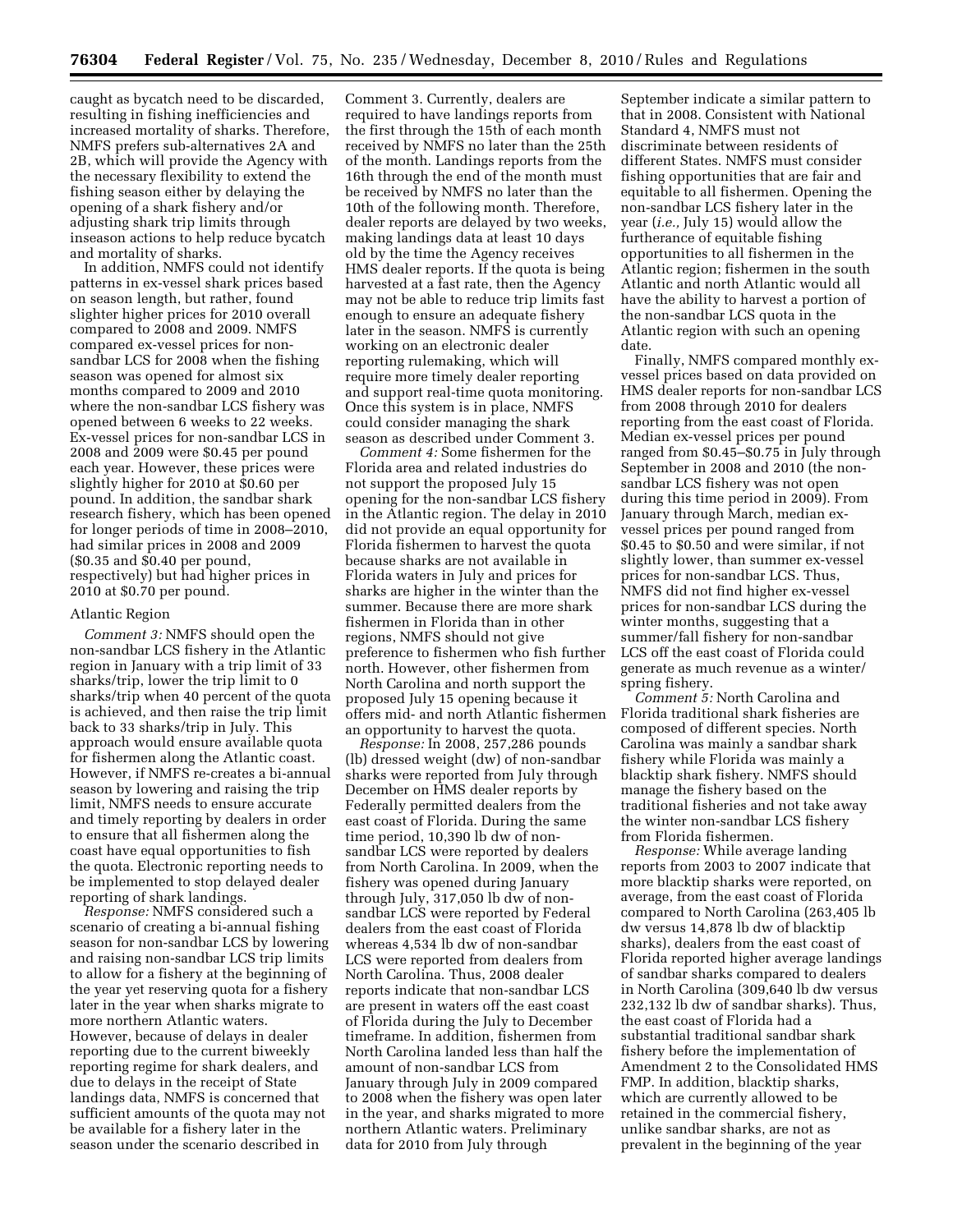off North Carolina based on HMS dealer reports (142 lb dw of blacktip sharks from January through March). This information indicates a fishery for this species later in the year is appropriate to allow for a more equitable opportunity for all fishermen in the Atlantic region to harvest a portion of the non-sandbar LCS quota, consistent with National Standard 4.

*Comment 6:* Making Florida fishermen fish for sharks in the summer presents a safety-at-sea issue as it is dangerous in the Florida summer heat to have to process the sharks twice by removing fins once the sharks are offloaded and having to lift heavy sharks that cannot be cut in half.

*Response:* NMFS disagrees that opening the non-sandbar LCS fishery in July in the Atlantic region presents a safety-at-sea issue; NMFS has considered National Standard 10, regarding promoting the safety of human life at sea, to the extent practicable, when considering the opening dates of the shark fishing seasons. Regulations prohibiting shark fishermen from being able to cut, quarter, or fillet sharks while at sea have been in effect since 1997. In addition, landings information from HMS Dealer Form reports indicate shark fishermen have historically landed sharks in Florida during July through September, and the offloading of sharks with their fins naturally attached has been in place since the 2008 Amendment 2. Therefore, having a summer nonsandbar LCS fishery should not be a change in current fishing practices or present any new safety-at-sea concerns. Additionally, in both 2008 and 2010, the non-sandbar LCS summer fishery has continued substantially into the fall (until December 31 in 2008 and to date in 2010). As such, opening the fishery on July 15 provides shark fishermen who do not want to fish in the heat of the summer, or who fish for other species in the summer, an opportunity to fish during the cooler months.

### Gulf of Mexico Region

*Comment 7:* Shark meat is easier to sell in the Gulf of Mexico around the religious holiday of Lent. Shark dealers and fishermen in the Gulf of Mexico supported sub-alternative 2A to allow for flexibility in the opening of the commercial fishing season so that the opening dates could be around Lent each year.

*Response:* Consistent with National Standard 4, NMFS must not discriminate between residents of different States. NMFS must consider fishing opportunities that are fair and equitable to all fishermen. Therefore,

NMFS considered a season opening date that would allow the furtherance of equitable fishing opportunities, to the extent practicable, for commercial shark fishermen in all parts of the Gulf of Mexico region. As such, based on comments received from fishermen and dealers in different areas of the Gulf of Mexico requesting NMFS to open the season at the beginning of the year, to open the season around Lent, or to open the season around the middle of March, NMFS is opening the non-sandbar LCS on March 1, 2011. This opening should also allow for shark product to be available during Lent in 2011 as Lent begins on March 9, 2011. This is a change from the opening date in the proposed rule for this action; however, as explained in the responses to Comment 8 below, NMFS believes such an opening date would provide fishermen in both the eastern and western Gulf of Mexico the ability to catch a portion of the non-sandbar LCS shark quota during 2011.

*Comment 8:* Louisiana shark fishermen and dealers are in favor of opening the non-sandbar LCS fishery in the Gulf of Mexico in January or February of 2011. This would allow a winter fishery when few other fisheries are open at that time. Opening the season during the cooler months would be beneficial since ice is not used on vessels in that area. NMFS should also be consistent with Louisiana State regulations and should not open the season during the pupping season (April through June of each year). Louisiana State shark fishermen supported opening the non-sandbar LCS fishery the same time as it was opened in 2010 (*i.e.,* early February) so that catch and catch rates before and after the oil spill can be compared to determine the impact on the oil spill on shark populations. There was also some support from Louisiana State fishermen to open the non-sandbar LCS fishery in the Gulf of Mexico later in the year (*i.e.,*  July) when the flow of the Mississippi river is lower and sharks are easier to catch.

*Response:* Consistent with National Standard 4, NMFS must not discriminate between residents of different States. NMFS must consider fishing opportunities that are fair and equitable to all fishermen. NMFS is balancing comments received from all fishermen and dealers in the Gulf of Mexico region with regard to the opening of the non-sandbar LCS fishery in that region. Based on comments received from fishermen and dealers throughout the Gulf of Mexico, NMFS is opening the non-sandbar LCS on March 1, 2011. This is a change from the

opening date in the proposed rule for this action; however, NMFS believes such an opening date would provide fishermen in both the eastern and western Gulf of Mexico the ability to catch a portion of the non-sandbar LCS shark quota during 2011. This would open the fishery at the beginning of the year when it is cooler (*i.e.,* before the summer months) and when other fisheries may be closed. In addition, based on how quickly the quota was harvested in 2010 in the Gulf of Mexico region, NMFS does not anticipate the non-sandbar LCS quota lasting until the end of the year, so an overlap with the shark pupping season from April-June during 2011 should not be substantial. If any overlap does occur, since Louisiana State waters are closed from April to June of each year to protect shark pupping, overall shark fishing effort would be reduced. Additionally, the Federal shark permit holders that would be active during this time period would be fishing in offshore waters and not pupping areas. Thus, NMFS does not anticipate any significant impacts to shark populations due to fishing by Federal shark fishermen during this time. However, an opening date of March 1, 2011, would most likely not allow for a non-sandbar LCS fishery later in the season in the Gulf of Mexico region. NMFS could slow the fishery down by reducing the trip limit; however, while this action implements the criteria and authority for NMFS to make inseason changes to shark trip limits, no changes to the actual trip limits are being made at this time. Additionally, until NMFS has real-time reporting from shark dealers, NMFS is concerned that due to the delay in dealer reports, sufficient amounts of the quota may not be available for a fishery later in the season as explained in the response to Comment 3 above.

*Comment 9:* Louisiana fishermen questioned the need for equitable opportunities to catch the quota.

*Response:* As explained above, in accordance with National Standard 4, NMFS must not discriminate between residents of different States. NMFS must consider fishing opportunities that are fair and equitable to all fishermen.

*Comment 10:* Louisiana Department of Wildlife and Fisheries indicated that there were currently 600 State water shark permits with approximately half of those permits actively participating in the shark fishery. These fishermen derive a substantial amount of income from shark fishing; however, the State agency claimed that the proposed rule did not consider the impacts to Louisiana State fishermen, and stated that NMFS should consider the impacts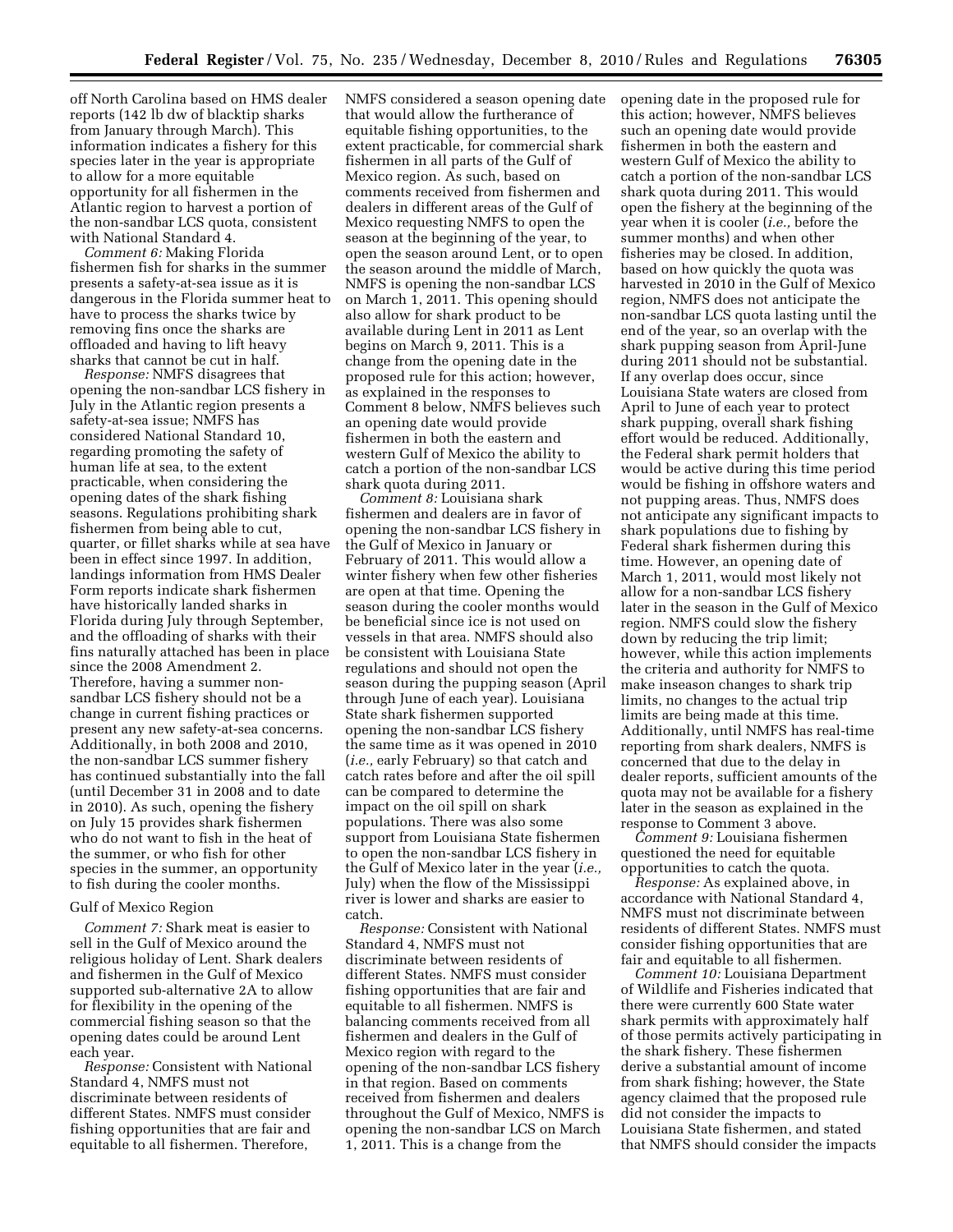to Louisiana State fishermen when establishing shark fishing regulations.

*Response:* NMFS disagrees that the proposed rule did not consider impacts to Louisiana State fishermen. In both the proposed rule and this final rule, NMFS analyzed alternatives to provide equitable fishing opportunities to the extent practicable for commercial shark fishermen in all regions and areas. NMFS has not been able to quantify potential impacts to State fishermen with regard to impacts of changing trip limits as it has for Federal shark fishermen due to the lack of Federal logbooks from State fishermen and the lack of a requirement for dealers to have a Federal dealer permit and report landings of State fishermen to NMFS. However, NMFS held a public hearing in Louisiana and has taken comments from Louisiana shark fishermen into consideration on the proposed rule and draft Environmental Assessment (EA) on the opening of the commercial shark fishing seasons. In this rule, NMFS balanced comments received from all participants in the Gulf of Mexico region with regard to the opening of the non-sandbar LCS fishery in that region. As explained in responses to Comments 7 and 8, NMFS believes an opening date of March 1, 2011, would provide fishermen in both the eastern and western Gulf of Mexico the ability to catch a portion of the non-sandbar LCS shark quota during 2011. This change also takes into consideration comments from some Louisiana fishermen who suggested the fishery open near the religious holiday of Lent.

*Comment 11:* The quota would last longer if NMFS opens the non-sandbar LCS season in the Gulf of Mexico region later in the year (such as March 1 or March 15) because, if the season opens in January, Louisiana vessels would primarily target sharks because there are no other open fisheries at that time. However, NMFS should not open the season too late in the year in the Gulf of Mexico region as there are no sharks in the Florida Keys in July, which is part of the Gulf of Mexico region.

*Response:* NMFS is balancing comments received from all fishermen and dealers in the Gulf of Mexico region with regard to the opening of the nonsandbar LCS fishery in that region. In Comment 8, constituents requested that the non-sandbar LCS fishery open around Lent (*i.e.,* beginning March 9, 2011) when shark product was more easily sold. Florida-based fishermen wanted the non-sandbar LCS fishery to open at the beginning to the middle of March in the Gulf of Mexico region, whereas Louisiana-based fishermen wanted the non-sandbar LCS fishery to

open around January to February of 2011. Based on public comment, NMFS is opening the non-sandbar LCS fishery on March 1, 2011. This is a change from the opening date in the proposed rule for this action; however, NMFS believes such an opening date would provide fishermen in both the eastern and western Gulf of Mexico the ability to catch a portion of the non-sandbar LCS shark quota during 2011. In addition, NMFS has implemented criteria and flexibility in opening the commercial shark fisheries in the future (*see*  response to Comment 7 above).

*Comment 12:* Louisiana State fishermen are illegally fishing for sharks in Federal waters without a Federal shark permit. Once this issue is addressed, NMFS could extend the season and allow for more of the Federal quota to be caught by Federallypermitted fishermen.

*Response:* Due to comments such as these during the fishing season, NMFS Office of Law Enforcement (OLE) investigated the allegations and intercepted one fisherman fishing without a Federal shark permit fishing in Federal waters in 2010. If suspected illegal activities are observed in any fishery and/or region, specific information regarding such incidents can be reported to NMFS OLE. Anyone can report suspected illegal activities to NMFS OLE by calling 1–800–853–1964 or by contacting a local OLE Division Office. The location of NMFS OLE Division Offices can be found at *[http://www.nmfs.noaa.gov/ole/](http://www.nmfs.noaa.gov/ole/contacts.html) [contacts.html.](http://www.nmfs.noaa.gov/ole/contacts.html)* 

## 2. SCS Comments

*Comment 13:* NMFS should not close the SCS fishery when 80 percent of the blacknose quota is caught. Blacknose sharks are not caught in the north Atlantic, and closing the entire SCS fishery when the blacknose shark quota reaches 80 percent could close down a healthy Atlantic sharpnose shark fishery that occurs year round in North Carolina.

*Response:* In the final rule of Amendment 3 to the 2006 Consolidated HMS FMP (75 FR 30484, June 1, 2010), NMFS established new blacknose shark and non-blacknose SCS quotas and established that both fisheries would close when either quota reached, or was projected to reach, 80 percent. This link between quotas was implemented because the status of the blacknose shark stock is overfished with overfishing occurring. Thus, given the small blacknose quota, it is most likely that the blacknose fishery would close before the non-blacknose fishery. However, blacknose sharks could suffer

additional mortality in non-blacknose SCS fisheries as bycatch. Closing both fisheries when either quota reached 80 percent helps ensure rebuilding of blacknose sharks. In addition, this offers an incentive to avoid blacknose sharks and target non-blacknose SCS so that the non-blacknose SCS fishery does not close with quota still available. During the proposed rule for Amendment 3, fishermen noted that they could target and avoid certain species of small coastal sharks. In addition, unlike blacknose sharks, any underharvest of the non-blacknose SCS quota could be added to the following year's fishing quota, since the stock status of finetooth, Atlantic sharpnose, and bonnethead sharks have all been determined to be healthy. These measures maximize the opportunity to harvest the healthy non-blacknose SCS while rebuilding and preventing overfishing on the blacknose shark stock.

#### *B. Trip Limit Comments*

*Comment 14:* NMFS should not lower the trip limit to extend the season. Anything less than 33 non-sandbar LCS per trip would shut the fishery down since it would not be profitable for Federal fishermen.

*Response:* With the implementation of Amendment 2, NMFS anticipated that setting the trip limit at 33 non-sandbar LCS would lead to non-sandbar LCS being caught in an incidental manner in other fisheries, as the reduced trip limit would no longer provide an economically viable targeted fishery for non-sandbar LCS. However, an analysis of logbook data indicates that the nonsandbar LCS fishery has harvested, on average, less than the 33 non-sandbar LCS per trip limit. Specifically, the Coastal Fisheries Logbook data indicate that since the implementation of Amendment 2, the overall average number of non-sandbar LCS landed per trip in the Gulf of Mexico and Atlantic regions was 21 and 13, for 2008 and 2009, respectively. Additionally, NMFS is aware that many shark fishermen continue to fish directly for large coastal sharks, particularly during times when other fisheries are closed. Therefore, it seems that targeted non-sandbar LCS trips have been conducted at lower harvest levels than the current trip limit. In this final rule, NMFS is not changing the trip limits. However, NMFS is implementing criteria for trip limit adjustments through inseason actions to provide fishermen more equitable access to the relevant shark resource throughout their appropriate region.

*Comment 15:* Federal fishermen are concerned that the trip limit reduction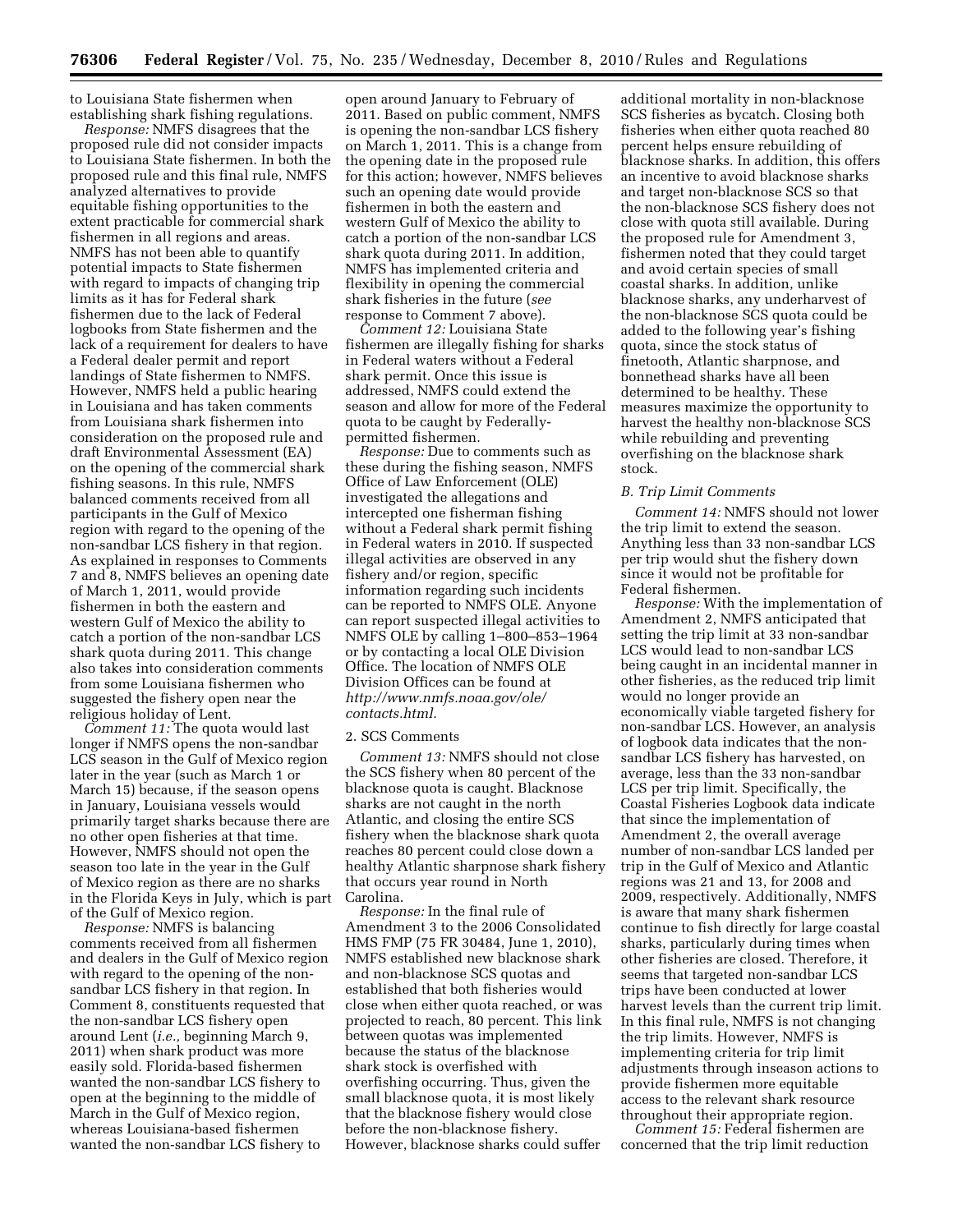would not stop the Louisiana State fishermen from continuing to harvest a large proportion of the Gulf of Mexico quota.

*Response:* On March 17, 2010 (75 FR 12700), after 42 days of fishing, NMFS closed the commercial non-sandbar LCS fishery in the Gulf of Mexico region. Inclement weather during this time period limited access to non-sandbar LCS by vessels fishing out of some areas of Florida, and allowed vessels from Louisiana, which were not as restrained by weather conditions, to continue to catch a majority of the non-sandbar LCS quota. In this final rule, NMFS implements regulations and criteria to lower and raise shark trip limits and allow fishermen more equitable access to the relevant shark resource throughout their appropriate region. Such flexibility should provide NMFS the opportunity to allow fishermen more equitable access to the relevant shark resource throughout their appropriate region by slowing a fishery down, as needed, if the quota is being harvested too quickly. However, NMFS is not implementing any changes in the shark trip limits at this time based on public comment. NMFS is also implementing regulations and criteria to allow flexibility in the opening dates of the commercial Atlantic shark fishing seasons in the future. Currently, NMFS will open the 2011 Gulf of Mexico nonsandbar LCS fishery on March 1, 2011. NMFS anticipates that delaying the 2011 season opening until March 1, 2011, balances comments NMFS heard from constituents throughout the Gulf of Mexico region and would provide fishermen in both the eastern and western Gulf of Mexico the ability to catch a portion of the non-sandbar LCS shark quota during 2011.

*Comment 16:* Extending the quota year-round would require NMFS to reduce the number of participants in the Atlantic shark fisheries. Changing the trip limits or opening dates would not change this.

*Response:* As described above in response to Comment 15, at this time, the data do not provide enough information for NMFS to determine what trip limit would allow for a yearround fishery. However, in this rule, NMFS is implementing regulations and criteria to provide the flexibility to change to the opening date of the shark fisheries, as well as lower and raise shark trip limits, as necessary. Although no changes to shark trip limits are being implemented at this time, NMFS believes that the combination of these two regulations should provide fishermen with more equitable access to the relevant shark resource throughout

their appropriate region, even if they do not result in a year-round fishery. NMFS is also requesting comments on an advance notice of proposed rulemaking (ANPR) that looks at different visions for the future of the shark fishery and potential short- and long-term changes to the regulations (September 20, 2010, 75 FR 57235). This ANPR could result in a rulemaking that considers, among other things, the number of participants in the fishery, appropriate trip limits, and the length of the fishing seasons.

### *C. General Comments*

*Comment 17:* NMFS should implement certain fishing days for sharks—such as Mondays, Wednesdays, and Fridays—in order to lengthen the fishing season, similar to what was done in the Atlantic bluefin tuna fishery.

*Response:* NMFS is aware of the problems being faced by the nonsandbar LCS fishery, which include short fishing seasons. To address some of these problems, on September 20, 2010, NMFS published an ANPR (75 FR 57235) to initiate broad public participation in considering potential short- and long-term changes to the regulations governing the U.S. Atlantic shark fishery. This ANPR requests comments and potential solutions regarding ongoing issues currently affecting management of the shark fishery, including commercial landings that exceed the quotas, declining numbers of fishing permits since limited access was implemented, complex regulations, "derby" fishing conditions due to small quotas, and short seasons. Implementing certain fishing days to lengthen the shark fishing season could be one of the mechanisms considered in any rulemaking resulting from this ANPR. Comments on the ANPR will be accepted through January 14, 2010.

*Comment 18:* In 2009, the nonsandbar LCS fishery in the Gulf of Mexico was closed before the quota was reached without applying any underharvest, but NMFS is planning to take away overharvest in 2010. All of the quota underharvest and overharvest should be equally applied.

*Response:* The stock status for the non-sandbar LCS fishery is currently unknown. Under the regulations implemented in Amendment 2, NMFS does not transfer underharvest to the next fishing year for species whose stock status is unknown, overfished, or if overfishing is occurring. Not applying underharvest increases the likelihood that these stocks rebuild in a timely manner. However, NMFS transfers underharvest up to 50 percent of the base quota to the next fishing year for species whose stock status is not

unknown, not overfished, or overfishing is not occurring. In addition, NMFS subtracts overharvests from the next fishing year for all species/complexes in order to ensure rebuilding plans are being met and fisheries remain sustainable.

*Comment 19:* NMFS should stop all shark fishing.

*Response:* This comment is outside the scope of this rulemaking. The purpose of this rulemaking is to adjust quotas based on over- and underharvests from the previous year and opening dates for the 2011 shark season. These quotas were established to rebuild overfished stocks, prevent overfishing, and obtain optimum yield and were based on the best available science, per the requirements of the Magnuson-Stevens Act. The final rule and accompanying documents do not reanalyze the overall management measures for sharks, which was done in Amendment 2 and Amendment 3, and is being reviewed again through the ANPR process described above.

*Comment 20:* NMFS needs to consider a balance between the interests of Florida and North Carolina along with the rest of the Atlantic States. NMFS should consider a north and south Atlantic region and/or bi-annual seasons.

*Response:* NMFS implemented one fishing season and separate regions for the non-sandbar LCS fishery in the Gulf of Mexico and Atlantic in Amendment 2. The Agency preferred measures consistent with the 2006 LCS stock assessment by maintaining two regions: A Gulf of Mexico and Atlantic region. Maintaining two regions has several advantages, including: It adheres to the stock assessment for blacktip sharks, which assessed this species separately in the Gulf of Mexico and Atlantic; it accounts for overharvests that occur in the Gulf of Mexico and Atlantic more equitably; it allows for unique quotas to be implemented in each region that account for different species composition in each region; and, maintains the flexibility to implement unique regulations in the Gulf of Mexico and Atlantic Ocean.

The shark fishery has traditionally been managed on a calendar year, and NMFS prefers to maintain this practice. As implemented in Amendment 2, NMFS has one shark fishing season, starting January 1 of each year. Opening on this date is more likely to overlap with open seasons for other BLL and gillnet fisheries and provide for fishermen a full calendar year to harvest available quota. Nonetheless, NMFS is reviewing different visions for the future of the shark fishery through an ANPR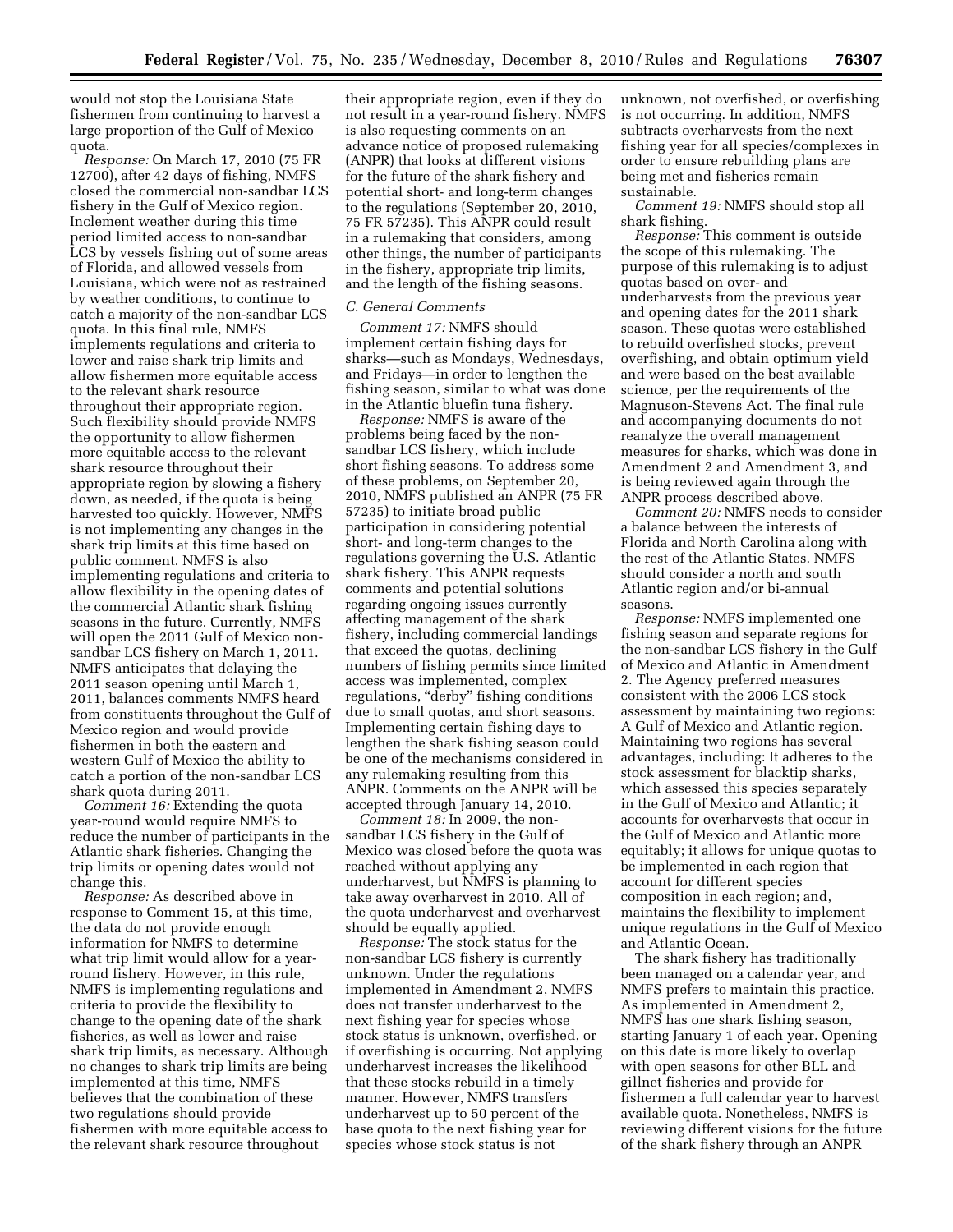process (*see* the response to comment 18). Changing regional boundaries could be one of the mechanisms considered in any rulemaking resulting from this ANPR.

*Comment 21:* Non-sandbar LCS quota from the shark research fishery should be given to the Gulf of Mexico region.

*Response:* Consistent with Amendment 2, underharvest of the shark research non-sandbar LCS fishery quota is not transferable to the Gulf of Mexico region. NMFS established a separate non-sandbar LCS and sandbar shark quota in the sandbar shark research fishery under Amendment 2. The sandbar shark research fishery allows for the collection of fisherydependent data for future stock assessments while also allowing NMFS and commercial fishermen to conduct cooperative research to meet the shark research objectives for the Agency. The shark research fishery maintains time series data for stock assessments. The separate quotas allow each fishery to continue even if the non-sandbar LCS quota outside the research fishery is fulfilled. The research fishery itself continues until both the sandbar and non-sandbar LCS landings reach 80 percent of the quotas established for the research fishery (*i.e.,* if the non-sandbar LCS landings within the research fishery reached 80 percent of the quota, non-sandbar LCS retention in the research fishery ends, but sandbar sharks continue to be retained until that sandbar shark landings reached 80 percent of the sandbar quota). Transferring quota from the research fishery to the non-research shark fisheries could undermine the research objectives and the reason for the research fishery.

*Comment 22:* NMFS needs to increase both the quota and trip limit.

*Response:* NMFS implemented the current quotas and trip limits based on the latest NMFS-conducted stock assessments for blacknose, blacktip, dusky, and sandbar sharks, and the LCS complex, which represent the best available science by independent peer reviewers. The current quota and trip limits are consistent with rebuilding targets established in the latest shark stock assessments. Any changes in quotas would be based on new, future stock assessments. Implementing subalternative 2B would allow NMFS to adjust the trip limits (0–33 sharks per trip) via inseason actions based on certain criteria and process. This alternative anticipates that the quotas for some fisheries, such as the nonsandbar LCS fisheries, would not last the entire fishing year and builds in flexibility to try to extend the

availability of the quota. The goal of the alternative is to lengthen the season to provide, to the extent practicable, furtherance of equitable fishing opportunities for commercial shark fishermen in all regions and areas while also considering the ecological needs of the different species. Recently, NMFS announced an ANPR (75 FR 57235, September 20, 2010) to gather public participation in considering potential short- and long-term changes to the regulations governing the U.S. Atlantic shark fishery. One such change could be to increasing the trip limits.

*Comment 23:* Fishermen fishing in the mid-Atlantic closed area cannot keep spinner or silky sharks caught on pelagic longline (PLL) gear due to the indicator species list in the regulations. The indicator species list needs to be revisited.

*Response:* The purpose of this rulemaking is to adjust quotas and opening dates for the 2011 shark season. The final rule is not reanalyzing the overall management measures in the 2006 Consolidated HMS FMP. In the 2006 Consolidated HMS FMP, NMFS establish a 5 percent limit (by weight) on the allowable amount of pelagic ''indicator'' species that bottom longline vessels may possess or land from PLL closed areas, and establish a 5 percent limit (by weight) on the allowable amount of ''indicator'' demersal species that PLL vessels may possess or land from BLL closed areas (as measured relative to the total weight of all ''indicator'' species). The establishment of quantifiable species-based criteria to differentiate between PLL and BLL fishing gear in closed areas should help to eliminate ambiguities, because PLL gear would logically be expected to capture pelagic species and vice-versa. The indicator species list improves the monitoring and effectiveness of, and compliance with, HMS closed areas. Recently, NMFS initiated an ANPR (75 FR 57235, September 20, 2010), to gather public participation in considering potential short- and longterm changes to the regulations governing the U.S. Atlantic shark fishery. This comment can be addressed during the ANPR.

Changes From the Proposed Rule

NMFS made several changes to the proposed rule as described below.

1. NMFS changed the opening date of the non-sandbar LCS fishery in the Gulf of Mexico in the final rule from on or about January 1 to March 1, 2010. This change is being made to address public comment and in accordance with the criteria and process being finalized in this rule under sub-alternative 2A.

Specifically, in the proposed rule, NMFS proposed to open the nonsandbar LCS in the Gulf of Mexico region on the effective date of the final rule. As described in the response to comments above, NMFS received many public comments from fishermen and dealers regarding a change in the opening date for the Gulf of Mexico non-sandbar LCS fishery. These comments suggested changing the opening date to around the religious holiday of Lent (*i.e.,* beginning March 9, 2011) when shark products are said to be more marketable, in the beginning to the middle of March of 2011 to have a more equitable opportunity to harvest the non-sandbar LCS quota, and around the same time as it did in 2010 (*i.e.,*  February). After reviewing these comments and the criteria being finalized in this rule under subalternative 2A, NMFS decided to delay the opening of the non-sandbar LCS fishery in the Gulf of Mexico region until March 1, 2011. Delaying the opening of the non-sandbar LCS fishery in the Gulf of Mexico region balances the comments received from all constituents in the Gulf of Mexico region and should provide further equitable shark fishing opportunities to all participants in the Gulf of Mexico region, consistent with National Standard 4.

2. NMFS made changes in the final quotas of the Gulf of Mexico nonsandbar LCS, non-blacknose SCS, and porbeagle shark fisheries based on landings updates through October 31, 2010. At the time the proposed rule published, shark landings updates (through July 31, 2010) indicated that the commercial Gulf of Mexico nonsandbar LCS quota had been exceeded by 17.4 metric tons (mt) dw during the 2010 commercial shark fishing season. Since then, additional landings have been reported, which have the effect of reducing the final quota by a total of 38.6 mt dw. Also, landing reports indicated that, in 2010, the nonblacknose SCS fishery was underharvested by 92.9 mt dw and the porbeagle shark fishery was overharvested by 0.1 mt dw.

3. NMFS changed the names of the sub-alternative 1B (establish a new nonsandbar LCS trip limit that would extend the fishing season in the Gulf of Mexico region) and sub-alternative 1C (establish a new non-sandbar LCS trip limit that would extend the fishing season in the Atlantic region) to better describe the original intent of the alternative. Also, NMFS clarified that the changes to the trip limit would occur at the beginning of the fishing season, and would remain static for the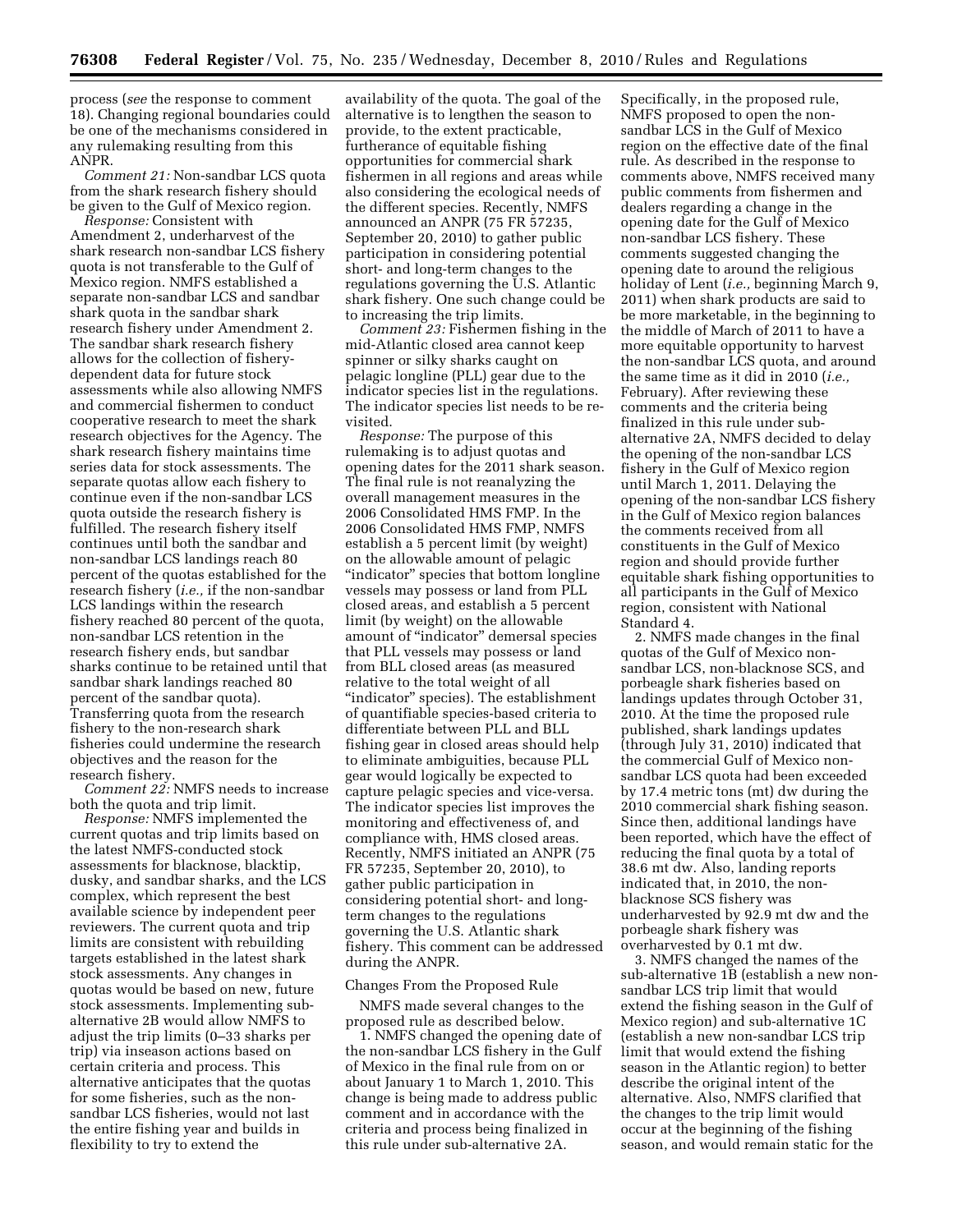remainder of that season, to help ensure quotas last the whole year.

# **2011 Annual Quotas**

This final rule adjusts the commercial quotas due to over- and/or underharvests in 2009 and 2010. The 2011 annual quotas by species and

species group are summarized in Table 1. All dealer reports that are received by NMFS after October 31, 2010, will be used to adjust the 2012 quotas, as appropriate.

# TABLE 1—2011 ANNUAL QUOTAS AND OPENING DATES FOR THE ATLANTIC SHARK FISHERIES

[All quotas and landings are dressed weight (dw), in metric tons (mt), unless specified otherwise]

| Species group                                   | Region                 | 2010 Annual<br>quota          | Preliminary<br>2010 land-<br>ings $1$ | Overharvest/<br>underharvest       | 2011 Base<br>annual<br>quota $2$ | 2011 Quota                                 | Season opening<br>dates |
|-------------------------------------------------|------------------------|-------------------------------|---------------------------------------|------------------------------------|----------------------------------|--------------------------------------------|-------------------------|
|                                                 |                        | (A)                           | (B)                                   | (C)                                | (D)                              | $(D+C)$                                    |                         |
| Non-Sandbar Large Coast-<br>al Sharks.          | Gulf of Mex-<br>ico.   | 390.5<br>(860,896 lb)<br>dw). | 429.1<br>(946,052 lb)<br>dw).         | $-38.6$<br>$(-85, 156)$<br>Ib dw). | 390.5<br>(860,896 lb)<br>dw).    | 351.9<br>(775,740 lb)<br>dw).              | March 1, 2011.          |
|                                                 | Atlantic               | 169.7<br>(374,121 lb<br>dw).  | 142 (312,952<br>lb dw).               |                                    | 187.8<br>(414,024 lb)<br>dw).    | 190.4 <sup>3</sup><br>(419,756 lb)<br>dw). | July 15, 2011.          |
| Non-Sandbar LCS Re-<br>search Quota.            | No Regional<br>Quotas. | 37.5 (82,673<br>Ib dw).       | 33.3 (73,471)<br>lb dw).              |                                    | 37.5 (82,673)<br>lb dw).         | 37.5 (82,673)<br>lb dw).                   | January 1, 2011.        |
| Sandbar Research Quota                          |                        | 87.9<br>(193,784 lb)<br>dw).  | 53.8<br>$(118,599$ lb<br>dw).         |                                    | 87.9<br>(193,784 lb)<br>dw).     | 87.9<br>(193,784 lb)<br>dw).               |                         |
| Non-Blacknose Small<br>Coastal Sharks.          |                        | 221.6<br>(488,539 lb)<br>dw). | 128.7<br>(283,821 lb)<br>dw).         | 92.9<br>(204,718 lb)<br>dw).       | 221.6<br>(488,539 lb)<br>dw).    | 314.4<br>(693,257 lb)<br>dw).              |                         |
| Blacknose Sharks                                |                        | 19.9 (43,872)<br>Ib dw).      | 14.5 (31,981<br>lb dw).               |                                    | 19.9 (43,872)<br>lb dw).         | 19.9 (43,872)<br>Ib dw).                   |                         |
| Blue Sharks                                     |                        | 273 (601,856)<br>lb dw).      | 3.5 (7,700 lb<br>dw).                 |                                    | 273 (601,856)<br>lb dw).         | 273 (601,856)<br>lb dw).                   |                         |
| Porbeagle Sharks                                |                        | 1.5 (3,307 lb<br>dw).         | 1.6 (3,576 lb<br>dw).                 | $-0.1$ ( $-269$ )<br>Ib dw).       | 1.7 (3,748 lb<br>dw).            | 1.6 (3,479 lb<br>dw).                      |                         |
| Pelagic Sharks Other Than<br>Porbeagle or Blue. | No Regional<br>Quotas. | 488<br>(1,075,856)<br>lb dw). | 116.5<br>$(256, 800)$ lb<br>dw).      |                                    | 488<br>(1,075,856)<br>lb dw).    | 488<br>(1,075,856)<br>lb dw).              | January 1, 2011.        |

1 Landings are from January 1, 2010, until October 31, 2010, and are subject to change.

 $^{2}$ 2010 annual base quotas for sandbar and non-sandbar LCS are the annual adjusted base quotas that are effective from July 24, 2008, until December 31, 2012 (50 CFR 635.27(b)(1)(iii) and (iv)).

<sup>3</sup> NMFS intends to adjust the 2011 quota for Atlantic non-sandbar LCS to account for the 2.6 mt dw that was over estimated in the landings report in 2010 after the final rule establishing the 2010 quota published.

# *1. 2011 Quotas for Non-Sandbar LCS and Sandbar Sharks Within the Shark Research Fishery*

Since no overharvests of the nonsandbar LCS and sandbar shark quotas within the shark research fishery occurred during the 2010 fishing year, pursuant to § 635.27(b)(1)(iii), the 2011 adjusted base annual quotas within the shark research fishery will be 37.5 mt dw (82,673 lb dw) for non-sandbar LCS and 87.9 mt dw (193,784 lb dw) for sandbar sharks.

# *2. 2011 Quotas for the Non-Sandbar LCS in the Gulf of Mexico Region*

Since an overharvest of 38.6 mt dw for the non-sandbar LCS quota for the Gulf of Mexico region occurred during the 2010 fishing year, pursuant to § 635.27(b)(1)(i)(A), the 2011 adjusted base annual quota for non-sandbar LCS in the Gulf of Mexico region will be 351.9 mt dw (775,740 lb dw).

# *3. 2011 Quotas for the Non-Sandbar LCS in the Atlantic Region*

The 2011 annual quota for nonsandbar LCS in the Atlantic region is 190.4 mt dw (419,756 lb dw). In the final rule establishing the 2010 quotas (75 FR 250, January 5, 2010), NMFS accounted for an overharvest of nonsandbar LCS of 18.1 mt dw (39,903 lb dw) using data that were reported as of October 31, 2009. Between that date and December 31, 2009, the reported landings dropped by 2.6 mt dw. This decline is due to normal quality control procedures that occur when updated data are supplied. As such, in accordance with § 635.27(b)(1)(i), the amount that was deducted from the 2010 annual quota, based on preliminary numbers that were later corrected, will be added to the 2011 non-sandbar LCS quota in the Atlantic region. Thus, the 2011 annual commercial non-sandbar LCS quota will be 190.4 mt dw (419,756 lb dw) (187.8 mt dw annual base quota + 2.6 mt dw

2009 overestimated landings = 190.4 mt dw 2011 adjusted annual quota).

## *4. 2011 Quotas for SCS and Pelagic Sharks*

Since no overharvests of blue sharks and pelagic sharks other than porbeagle or blue sharks occurred during the 2010 fishing year, pursuant to § 635.27(b)(1)(v), the 2010 annual base quotas for blue sharks and pelagic sharks other than porbeagle or blue sharks will be 273 mt dw (601,856 lb dw) and 488 mt dw (1,075,856 lb dw), respectively. NMFS does not apply underharvest to any of the pelagic sharks.

Since the 2010 underharvest of the non-blacknose SCS complex was 92.9 mt dw, pursuant to § 635.27(b)(1)(i)(B), that amount will be applied to the 2011 quota. The 2011 adjusted base annual quota for non-blacknose SCS will be 314.4 mt dw (693,257 lb dw).

Since an overharvest of 0.1 mt dw for the porbeagle shark quota occurred during the 2010 fishing year, pursuant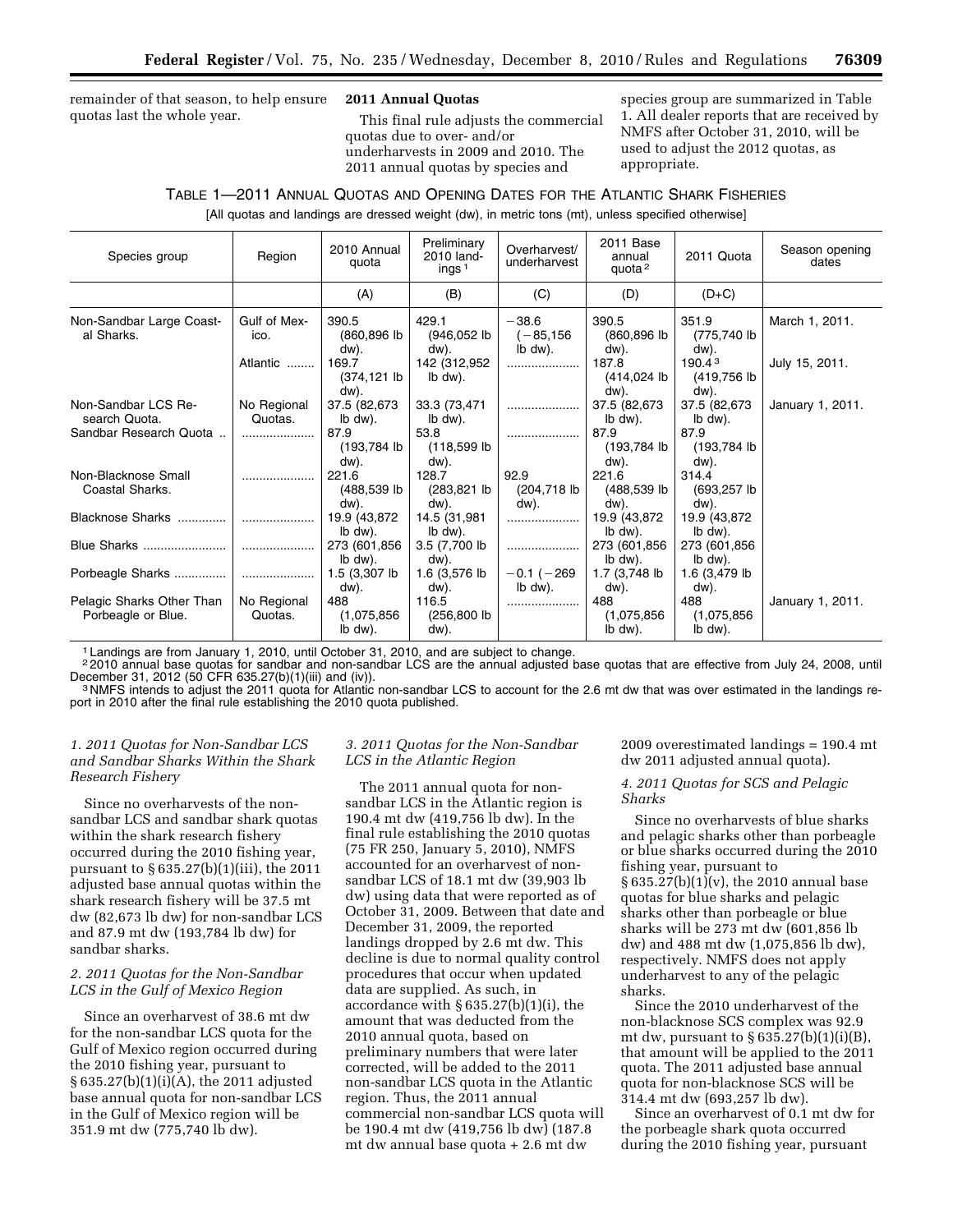to  $§ 635.27(b)(1)(i)(A)$ , the 2011 adjusted base annual quota for porbeagle sharks will be 1.6 mt dw (3,479 lb dw).

Fishing Season Notification for the 2010 Atlantic Commercial Shark Fishing Season

Based on the criteria and processes described in sub-alternative 2A in the final EA and public comment, the 2011 Atlantic commercial shark fishing season for the shark research, nonblacknose SCS, blacknose sharks, blue sharks, porbeagle sharks, and pelagic sharks (other than porbeagle and blue sharks) in the northwestern Atlantic Ocean, including the Gulf of Mexico and the Caribbean Sea, will open on January 1, 2011. The non-sandbar LCS in the Gulf of Mexico region will open on March 1, 2010. The non-sandbar LCS fishery in the Atlantic region will open on July 15, 2010.

All of the shark fisheries will remain open until December 31, 2011, unless NMFS determines that the fishing season landings for sandbar shark, nonsandbar LCS, blacknose, non-blacknose SCS, blue sharks, porbeagle sharks, or pelagic sharks (other than porbeagle or blue sharks) has reached, or is projected to reach, 80 percent of the available quota. At that time, consistent with 50 CFR 635.27(b)(1), NMFS will file for publication with the Office of the Federal Register a notice of closure for that shark species group and/or region that will be effective no fewer than 5 days from the date of filing. From the effective date and time of the closure until NMFS announces, via a notice in the **Federal Register**, that additional quota, if any, is available, the fishery for the shark species group and, for nonsandbar LCS, region will remain closed, even across fishing years, consistent with 50 CFR 635.28(b)(2). As a reminder, the blacknose and nonblacknose SCS fisheries will close together when landings reach 80 percent of either quota.

### **Classification**

NMFS has determined that this action is consistent with the Magnuson-Stevens Act, including the national standards, and other applicable law.

Pursuant to  $5 \text{ U.S. C. } 553\text{ (d)}(3)$ , the Assistant Administrator (AA) for Fisheries has determined that there is good cause to waive the 30-day delay in effective date for the pelagic shark, shark research, blacknose shark, and non-blacknose small coastal shark fisheries as such a delay would be contrary to the public interest. Providing a 30-day delay in effectiveness for the opening of the pelagic shark, shark research, blacknose

shark, and non-blacknose small coastal shark fisheries would be contrary to the public interest due to the negative economic impact on fisherman and on the fishery resource, and the diminished opportunity for collection of scientific data needed to manage the fisheries.

Allowing for a delay in the effectiveness of this rule, which would result in the closure of the pelagic shark fishery from January 1, 2011, until the effective date of this rule, could be detrimental to the management of these species because it may lead to the discard of any sharks caught by this fishery. In addition, discarding sharks could result in lost ex-vessel revenue for fishermen. In the case of the pelagic shark fishery (which includes blue, shortfin mako, porbeagle, common thresher, and oceanic whitetip sharks), this fishery is conducted as a bycatch fishery by those fishermen targeting other species such as swordfish, yellowfin tuna, and bigeye tuna. This incidental fishery continues throughout the year with no closure date anticipated in the FMP. If the provisions in this rule are not made effective on January, 1, 2011, there would be a break in the continuity of this fishery, which would force the fishermen to discard, dead or alive, any pelagic sharks that are caught. Such discards would not be counted against the commercial quota, which could negatively affect certain species such as porbeagle sharks, which has a limited quota and is closely monitored to ensure it is not exceeded. Under the rebuilding plan for porbeagle sharks, NMFS established a total allowable catch (TAC) of 11.3 mt dw based on current commercial landings of 1.7 mt dw, current commercial discards of 9.5 mt dw, and current recreational landings of 0.1 mt dw. As described in previous documents, estimating dead discards accurately is more difficult than accounting for landings. Landing fish, rather than discarding them dead, helps NMFS monitor the TAC properly in order to rebuild the porbeagle shark. Opening the fishery would ensure that any mortality associated with landings would be counted against the quota.

Regarding the shark research fishery, NMFS selects a small number of fishermen to participate in the shark research fishery each year for the purpose of providing NMFS biological and catch data to better manage the Atlantic shark fisheries. All the trips and catches in this fishery are monitored with 100 percent observer coverage. Specifically, the shark research fishery allows for the collection of fishery-dependent data for future stock assessments, including specific

biological and other data that are priorities for improving future stock assessments, and allows NMFS and commercial fishermen to conduct cooperative research to meet the shark research objectives for NMFS. Some of the shark research objectives include collecting reproductive and age data, monitoring size distribution, and tagging studies. The information collected in early January could be used for future stock assessments. Delaying the opening of the shark research fishery would not allow NMFS the ability to maintain the time-series of abundance for shark species or collect vital biological and regional data. Preventing NMFS from conducting the necessary research trips could hinder the collection of scientific data and limit the ability of NMFS to manage the shark fisheries, which would be contrary to the public good.

Regarding the blacknose shark and non-blacknose SCS fisheries, these fisheries have both a directed component, where fishermen target SCS, and an incidental component, where the fish are caught and—when the fishery is open—landed by fishermen targeting other species such as Spanish mackerel and bluefish. The incidental fishery catches SCS throughout the year. Delaying this action to allow for a 30-day delay in effectiveness would force all fishermen to discard, dead or alive, any SCS that are caught before this rule becomes effective. Such discards would not be counted against the commercial quota. Opening the fishery on January 1, 2011, would ensure that any mortality associated with landings would be counted against the quota. If these SCS fisheries did not open until the effective date of this rule, which is expected to be after January 1, 2011, the closure of the blacknose shark and non-blacknose SCS fisheries would occur during the time period when SCS fishermen typically fish for SCS species, and therefore, fishermen would experience negative economic impacts that would continue until the fisheries are opened. Additionally, fishermen who catch SCS incidental to their target catch would also experience negative economic impacts. For these reasons, the AA finds good cause to waive the 30-day delay in effectiveness.

NMFS prepared a final EA for this rule that discusses the impact on the human environment as a result of this rule. In this final action, NMFS is adding flexibility to shark management measures by establishing criteria that would allow for delays to the opening date of the different shark species/ complex fisheries each year as well as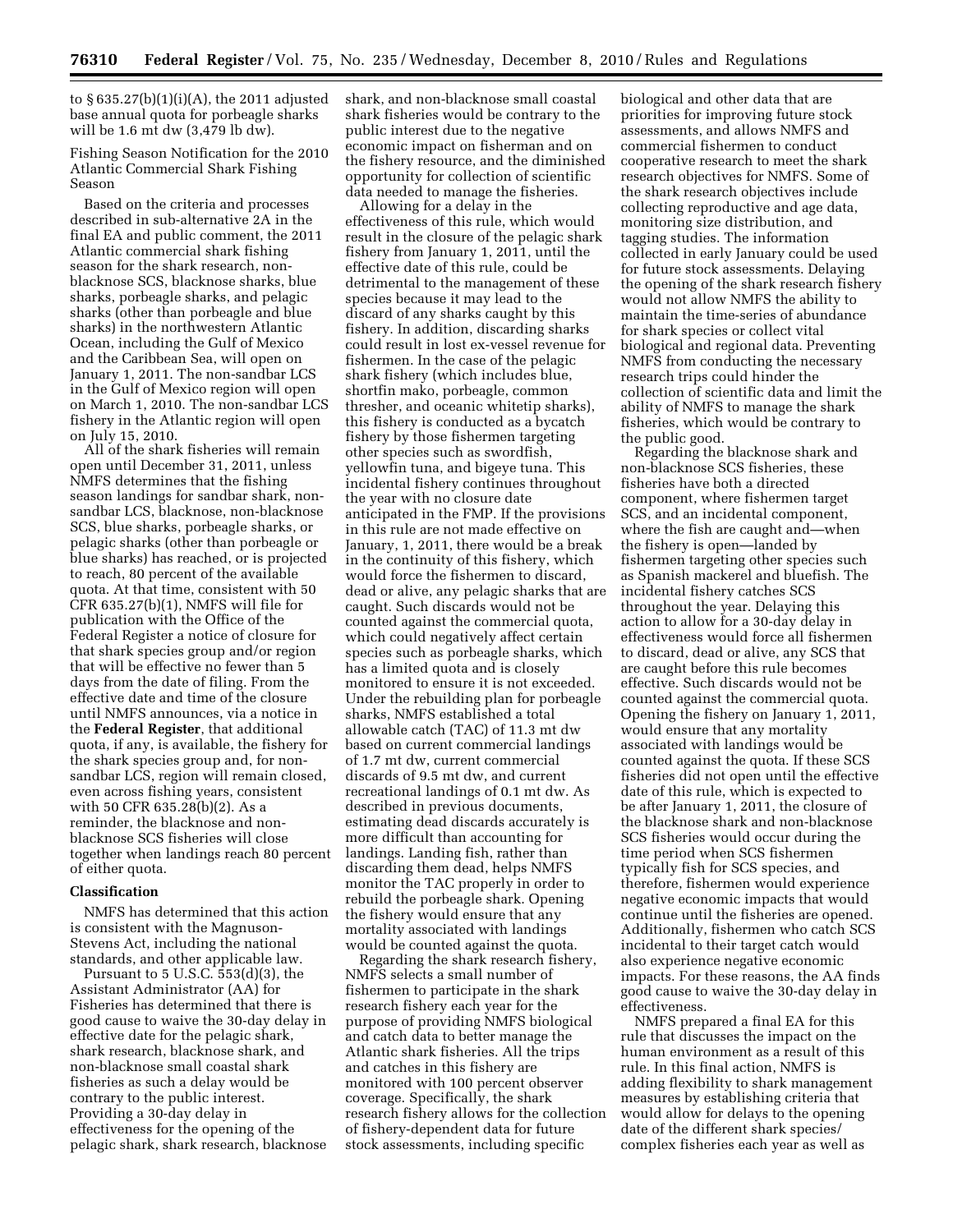allow for inseason adjustments to the shark trip limits, as appropriate, to extend the fishing season, as necessary. These measures are consistent with National Standard 4, which NMFS must not discriminate between residents of different States. Also, NMFS must consider fishing opportunities that are fair and equitable to all fishermen. A copy of the EA is available from NMFS (*see* **ADDRESSES**).

This final rule has been determined to be not significant for purposes of Executive Order 12866.

In compliance with section 604 of the Regulatory Flexibility Act (RFA), NMFS has prepared a Final Regulatory Flexibility Analysis (FRFA) for this final rule, which analyzed the impacts of adding flexibility to shark management measures and adjustments to the nonsandbar LCS, non-blacknose SCS, and porbeagle quotas based on over- and/or underharvests from the previous fishing season. The FRFA analyzes the anticipated economic impacts of the final actions and any significant economic impacts on small entities. A summary of the FRFA is below. The full FRFA and analysis of social and economic impacts are available from NMFS (*see* **ADDRESSES**).

In compliance with section  $604(a)(1)$ of the Regulatory Flexibility Act, the purpose of this final rulemaking is, consistent with the Magnuson-Stevens Act, to adjust the 2011 proposed quotas for non-sandbar LCS, sandbar sharks, non-blacknose SCS, blacknose sharks, blue sharks, porbeagle sharks, and pelagic sharks (other than porbeagle or blue sharks) based on over- and/or underharvests from the previous fishing year. These adjustments are being implemented according to the regulations implemented for the 2006 Consolidated HMS FMP and its Amendments. Thus, NMFS would expect few, if any, economic impacts to fishermen other than those already analyzed in the 2006 Consolidated HMS FMP and its amendments. An additional purpose is to provide flexibility in the regulations to allow for a delay in the opening of the fishing season, and allow inseason adjustments in the trip limits to slow the fishery down during the season, as necessary. This flexibility is intended to provide, to the extent practicable, equitable opportunities across the fishing management region while also considering the ecological needs of the different species. While there are some direct negative economic impacts associated with the measures, NMFS is delaying the 2011 non-sandbar LCS shark fishery season in the Gulf of Mexico and Atlantic regions to allow for a more equitable distribution of the

available quotas among constituents. A delay in the opening of the season in the Gulf of Mexico region until March 1, 2011, could potentially result in minor economic impacts to fishermen who would have to fish in other fisheries to make up for lost non-sandbar LCS revenues during January and February, while shark dealers and other entities that deal with shark products would experience minor economic impacts as they may have to diversify during the beginning of the season. A delay in the opening of the season in the Atlantic region until July 15, 2011, would potentially result in minor economic impacts to shark fishermen who would have fished earlier in the season, such as in the southeast Atlantic where sharks are available early in the fishing season. These shark fishermen would be able to fish for sharks later in the season when the sharks migrate south for the winter.

Section 604(a)(2) of the Regulatory Flexibility Act requires NMFS to summarize significant issues raised by the public in response to the Initial Regulatory Flexibility Analysis (IRFA), a summary of NMFS' assessment of such issues, and a statement of any changes made as a result of the comments. The IRFA was done as part of the draft EA for the 2011 Atlantic Commercial Shark Season Specifications and was summarized in the proposed rule. NMFS did not receive any comments specific to the IRFA. However, NMFS did receive comments related to the overall economic impacts of the proposed rule. Those comments and NMFS' responses to them are mentioned above in the preamble for this rule. Almost all of the comments and responses relate to the comments in 1, 2, 4, 7, 8, 10, and 14.

Section 604(a)(3) requires Federal agencies to provide an estimate of the number of small entities to which the rule would apply. NMFS considers all HMS permit holders to be small entities because they either had gross receipts less than \$3.5 million for fishharvesting, gross receipts less than \$6.0 million for charter/party boats, or 100 or fewer employees for wholesale dealers. These are the Small Business Administration (SBA) size standards for defining a small versus large business entity in this industry.

The commercial shark fishery is comprised of fishermen who hold a shark directed or incidental limited access permit (LAP) and the related industries including processors, bait houses, and equipment suppliers, all of which NMFS considers to be small entities according to the size standards set by the SBA. As of November 2009,

there were a total of 503 commercial permit holders in the Atlantic shark fishery (221 directed and 282 incidental permits). On average, between 2008 and 2009, approximately 47 vessels with directed shark permits and 15 vessels with incidental shark permits had nonsandbar LCS landings. There were also a total of 105 Atlantic shark dealer permit holders as of November 2009. These active fishing vessels, in addition to State-owned fishing vessels, and shark dealers would be the small entities to which the final rule would apply. A more detailed description of the fisheries affected the categories and number of permit holders can be found in Chapter 6 and Chapter 3 in the FEIS for Amendment 3.

Section 604(a)(4) of the Regulatory Flexibility Act requires NMFS to describe the projected reporting, recordkeeping, and other compliance requirements of the final rule, including an estimate of the classes of small entities which would be subject to the requirements of the report or record. None of the alternatives considered for this final rule would result in additional reporting, recordkeeping, or compliance requirements.

Section 604(a)(5) of the Regulatory Flexibility Act requires NMFS to describe the steps taken to minimize the significant economic impact on small entities consistent with the stated objectives of applicable statutes. Additionally, the Regulatory Flexibility Act (5 U.S.C. 603(c)(1)–(4)) lists four general categories of ''significant'' alternatives that would assist an agency in the development of significant alternatives. These categories of alternatives are: (1) Establishment of differing compliance or reporting requirements or timetables that take into account the resources available to small entities; (2) clarification, consolidation, or simplification of compliance and reporting requirements under the rule for such small entities; (3) use of performance rather than design standards; and (4) exemptions from coverage of the rule for small entities.

In order to meet the objectives of this rule, consistent with the Magnuson-Stevens Act and the ESA, NMFS cannot exempt small entities or change the reporting requirements only for small entities. Thus, there are no alternatives discussed that fall under the first and fourth categories described above. In addition, none of the alternatives considered would result in additional reporting or compliance requirements (category two above). NMFS does not know of any performance or design standards that would satisfy the aforementioned objectives of this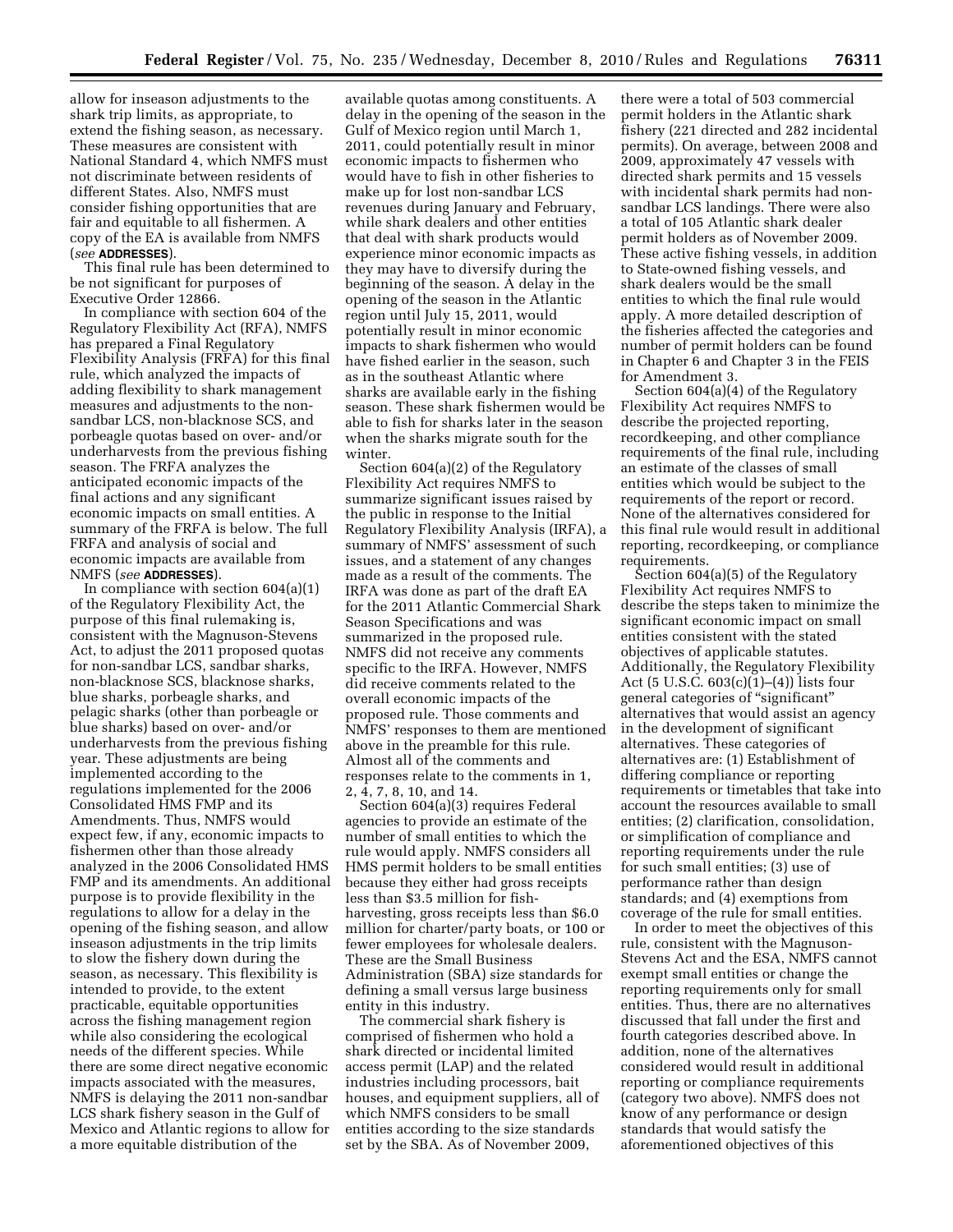rulemaking while, concurrently, complying with the Magnuson-Stevens Act. As described in the proposed rule (75 FR 57240, September 20, 2010), NMFS analyzed two different main alternatives in this rulemaking with five sub-alternatives and provides justification for selection of the preferred alternative to achieve the desired objective.

NMFS considered two main alternatives for the shark fishery in the short-term. One approach would be to maintain the status quo approach to trip limits (33 non-sandbar LCS/trip), as well as consider alternatives to allow flexibility regarding trip limits in order to extend fishing opportunities yearround. This approach would either maintain the current 33 non-sandbar LCS trip limits (sub-alternative 1A) or consider reductions in the trip limits to ensure the fishing season extends throughout the year (sub-alternatives 1B and 1C). A second approach would be to allow flexibility in the opening of the season for Atlantic shark fisheries through the annual specifications process (sub-alternative 2A) and adjustments via inseason actions to shark trip limits in either region (subalternative 2B) to provide expanded opportunities for constituents across the fishery. In addition, having such flexibility would help NMFS respond throughout the management region to any future unanticipated large and small scale events.

Under alternative 1, NMFS considered three sub-alternatives. Subalternative 1A, the No Action alternative, would maintain the current vessel trip regulations for non-sandbar LCS. This would result in no additional impacts to small entities. Limited access directed shark permit holders would continue to be able to land up to 33 nonsandbar LCS per trip. On average, between 2008 and 2009, approximately 47 vessels with directed shark permits and 15 vessels with incidental shark permits had non-sandbar LCS landings. The estimated total trip revenue for a maximum trip of 33 sharks is estimated to be \$1,920 in the Gulf of Mexico and \$1,767 in the Atlantic. However, this trip limit has resulted in shortened fishing seasons in 2009 and 2010 due to regional non-sandbar LCS quotas being filled before the end of the fishing year. Fishermen in some areas, such as the North Atlantic, were not able to harvest a portion of the 2009 non-sandbar LCS quota as the quota was harvested before shark migrated to northern waters in the Atlantic in 2009. As such, subalternative 1A is not likely to meet the objective of this rule to provide fishery participants an equal opportunity, to the extent practicable, to harvest the shark quotas.

Sub-alternative 1B would establish a new non-sandbar LCS trip limit at the beginning of the shark fishing season, which would remain static for the remainder of the fishing season, and would extend the fishing season in the Gulf of Mexico region. On average between 2008 and 2009, approximately 20 vessels with directed shark permits and 4 vessels with incidental shark permits had non-sandbar LCS landings in the Gulf of Mexico region. The direct economic impacts to shark fishermen in the Gulf of Mexico region would depend on the reduction in the trip limit. Approximately 81 percent of the Gulf of Mexico trips retained 29 or fewer nonsandbar LCS per trip. Therefore, for a majority of trips, NMFS anticipates that a reduction in the trip limit from 33 non-sandbar LCS to 29 non-sandbar LCS would have a neutral impact on fishermen as fishing and business practices are not anticipated to change due to such a reduction. Reducing the trip limit from 33 non-sandbar LCS to 29 non-sandbar LCS would potentially reduce the maximum revenue per trip from non-sandbar LCS by on average \$233 per trip in the Gulf of Mexico. This estimate is based on the average nonsandbar shark weight and 2009 median ex-vessel prices for non-sandbar LCS and shark fins in the Gulf of Mexico region. Approximately 18 percent may lose additional gross revenues on a trip basis as they were landing more than 33 non-sandbar LCS according to Coastal Fisheries data. In addition, on average, vessels in the Gulf of Mexico region retained 21 non-sandbar LCS per trip; however, the average trip landing numbers of non-sandbar LCS varied by month. If the trip limit were reduced to 21 non-sandbar LCS per trip, this could reduce gross revenues per trip from \$1,920 to \$1,222. While, on average, fishermen may only retain 21 nonsandbar LCS, such a reduction would preclude fishermen from being able to keep additional sharks (up to 33 nonsandbar LCS per trip). Therefore, such a reduction may change how they fish. It may also result in additional trips within a day to make up for lost individual trip revenues, which could result in higher fuel costs, longer fishing days, and increased time away from home. All of these factors are expected to result in negative economic impacts in the short-term.

Reducing the trip limit below 21 nonsandbar LCS per trip would be expected to result in economic impacts as it would further reduce gross revenues for shark fishermen on a trip basis. The reduction in gross revenues would range

from \$756 to \$1,920 for a trip limit of 20 to 0 non-sandbar LCS. The lowest average number of non-sandbar LCS retained was 11 non-sandbar LCS per trip during the month of September, which equates to \$640 in gross revenues per trip. Such reductions in the trip limits could translate into fishermen making multiple trips within a day to make up for lost individual trip revenues, which could result in higher fuel costs, longer fishing days, and increased time away from home. However, NMFS anticipates that at some reduced trip limit, directed shark fishermen would stop targeting sharks because it would no longer be economically viable. At this point, NMFS expects that shark fishermen would target other species and retain sharks incidentally as anticipated under Amendment 2, and, therefore, the economic impacts in terms of changes in fishing practices and diversifying fishing opportunities on other species to make up for lost shark revenues would be the same as described in Amendment 2.

Sub-alternative 1C would establish a new non-sandbar LCS trip limit at the beginning of the shark fishing season, which would remain static for the remainder of the fishing season, and would extend the fishing season in the Atlantic region. On average between 2008 and 2009, approximately 27 vessels with directed shark permits and 11 vessels with incidental shark permits had non-sandbar LCS landings in the Atlantic region. The direct impacts to shark fishermen in the Atlantic region would depend on the reduction in the trip limit. As explained above, approximately 81 percent of the Atlantic trips retained 27 or fewer non-sandbar LCS per trip. Therefore, for a majority of the trips, NMFS anticipates that a reduction in the trip limit would have minimal economic impacts on fishermen if the trip limit were reduced from the 33 non-sandbar LCS to 27 nonsandbar LCS as fishing and business practices would not be anticipated to change with such a reduction. Approximately 11 percent may lose additional gross revenues on a trip basis as they were landing more than 33 nonsandbar LCS according to Coastal Fisheries data. In addition, on average, vessels in the Atlantic region retained 13 non-sandbar LCS per trip; however, the average trip landing numbers of non-sandbar LCS varied by month. If the trip limit was reduced to 13 nonsandbar LCS per trip, this could reduce potential gross revenues per trip from \$1,767 to \$696. However, on average, fishermen did not retain 33 non-sandbar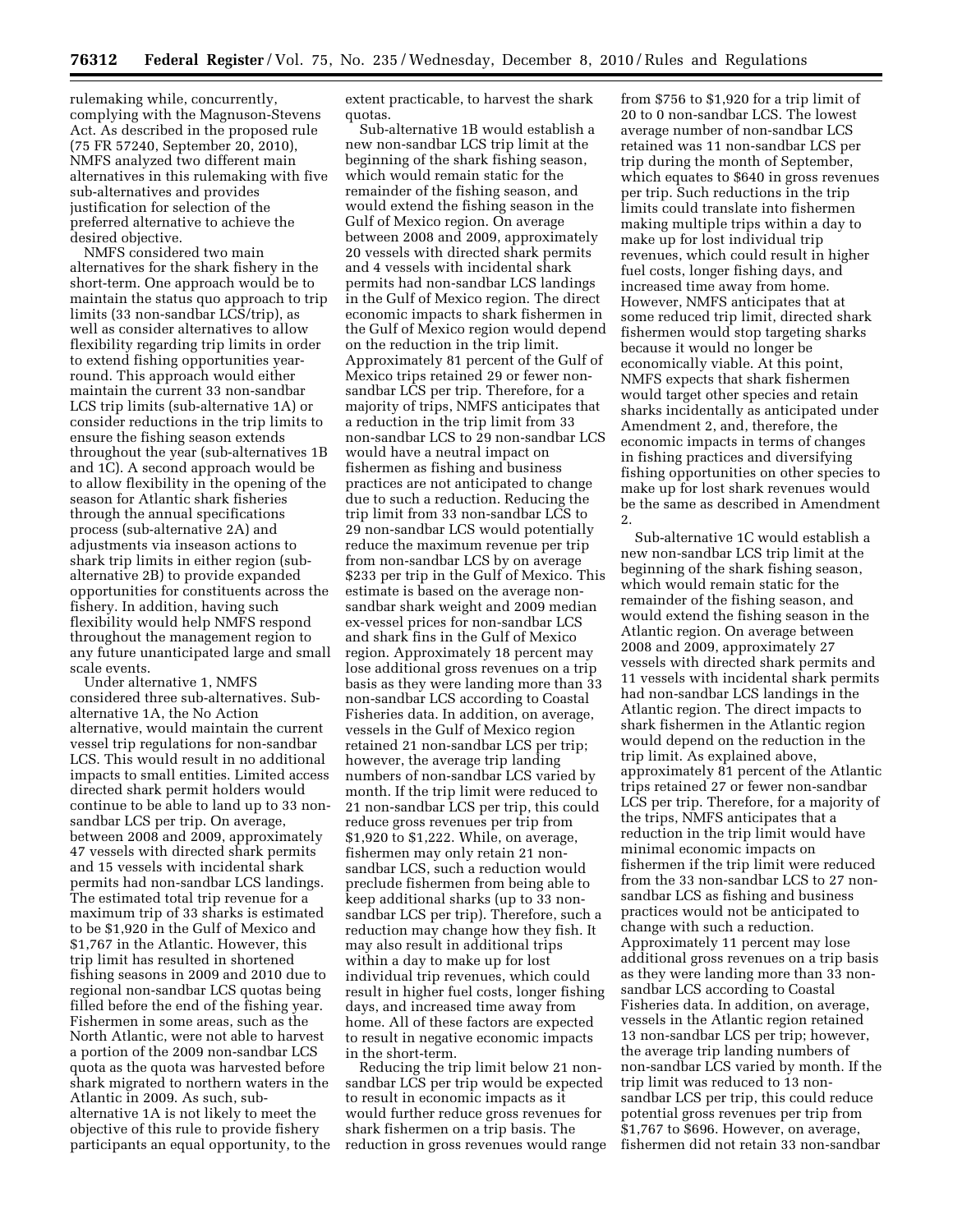LCS per trip during any month of the year. In addition, during 6 of the 12 months fishermen retained fewer than the overall monthly average retention of 13 non-sandbar LCS per trip. Therefore, such a reduction in the trip limit is only anticipated to have minor adverse direct economic impacts to fishermen in the short-term; long-term impacts are not anticipated as these reductions would not be permanent.

Reducing the trip limit below 13 nonsandbar LCS per trip would be expected to result in moderate adverse direct economic impacts as it would most likely reduce gross revenues for shark fishermen in the short-term. It is expected that fishermen would stop fishing for sharks as it would no longer be profitable. The reduction in gross revenues would range from \$1,125 to \$1,767 for 12 to 0 non-sandbar LCS per trip. The lowest average number of nonsandbar LCS retained was 8 nonsandbar LCS per trip during the month of June, which equates to \$428 in gross revenues per trip. These reductions in the trip limits could translate into fishermen making multiple trips within a day to make up for lost individual trip revenues, which could result in higher fuel costs, longer fishing days, and increased time away from home. However, NMFS anticipates that at some reduced trip limit level, directed shark fishermen would stop targeting sharks because it would no longer be economically viable. At this point, NMFS expects that shark fishermen would target other species and retain sharks incidentally as anticipated under Amendment 2, and therefore, the socioeconomic impacts in terms of changes in fishing practices and diversifying fishing on other species to make up for lost shark revenues would be the same as described in Amendment 2.

Under alternative 2, NMFS preferred two sub-alternatives. Sub-alternative 2A would establish new opening dates for the shark fisheries through the annual specifications process in the Atlantic and Gulf of Mexico regions based on certain criteria and process. Subalternative 2A could potentially affect the 221 directed and 282 incidental shark permit holders along with the 105 shark dealers. NMFS plans to review the criteria, described in Chapter 2 of the final EA, on an annual basis to determine when to open each fishery at equitable and beneficial times for fishermen while also considering the ecological needs of the different species. The opening of the fishing season through the annual specifications process could vary based on the available annual quota, catch rates, and

number of fishing participants during the year. For the 2011 fishing season, NMFS would open the shark research, blacknose shark, non-blacknose SCS, and pelagic shark fisheries upon the effective date of the final rule for this action. The direct and indirect socioeconomic impacts would be neutral on a short- and long-term basis because NMFS would not change the opening dates of these fisheries from the status quo alternative. NMFS would also delay the opening of the non-sandbar LCS in the Atlantic region until July 15, 2011, which would be the same opening date as the 2010 fishing season. The delay in the Atlantic non-sandbar LCS fishing season would result in shortand long-term, direct, minor, adverse socioeconomic impacts as fishermen would have to fish in other fisheries to make up for lost non-sandbar LCS revenues at the beginning of the 2011 fishing season. The short- and long-term effects for delaying the season would cause indirect, minor, adverse socioeconomic impacts on shark dealers and other entities that deal with shark products as they may have to diversify during the beginning of the season when non-sandbar LCS shark products would not be available. This would be most prevalent in areas of the southeast Atlantic where non-sandbar LCS are available early in the fishing season. The delay in the non-sandbar LCS fishing season could cause changes in ex-vessel prices. In 2009, the median exvessel price of LCS meat in January was approximately \$0.25 per pound dress weight in the Gulf of Mexico and \$0.45 in the South Atlantic region, while the median ex-vessel price in July of 2008 was \$0.45 in the Gulf of Mexico and \$0.75 in the South Atlantic. The median ex-vessel price for shark fins in January was \$17.00 per pound in the Gulf of Mexico and \$16.00 in the South Atlantic. When the LCS fishery opened in July, the average price for fins was approximately \$14.00 per pound in the Gulf of Mexico and \$12.00 per pound in the South Atlantic passed on 2008 prices. Since the North Atlantic had a very limited 2009 non-sandbar LCS fishing season, the ex-vessel prices for 2008 were used for the comparison.

In the North Atlantic, the delayed opening for the non-sandbar LCS would have direct, minor, beneficial socioeconomic impacts in the short- and long-term for fishermen as they would have access to the non-sandbar LCS quota in 2011. Fishermen in the North Atlantic did not have or had a limited access to the non-sandbar LCS quota in 2009. There would be indirect, minor, beneficial socioeconomic impacts in the

short- and long-term for shark dealers and other entities that deal with shark products in this area as they would also have access to non-sandbar LCS products in 2011. Thus, delaying the non-sandbar LCS seasons under the preferred alternative would cause neutral cumulative socioeconomic impacts, since it would allow the furtherance of equitable fishing opportunities to the extent practicable for commercial shark fishermen in all regions and areas, which was the original intent of Amendment 2.

Based on public comment, NMFS is changing the opening date of the nonsandbar LCS fishery in the Gulf of Mexico region in this final rule according to the criteria and process described in sub-alternative 2A. In the proposed rule, NMFS proposed to open the non-sandbar LCS in the Gulf of Mexico region upon the effective date of the final rule for this action. NMFS received public comments from fishermen and dealers to change the opening date for the Gulf of Mexico non-sandbar LCS fishery. The comments received supported the non-sandbar LCS fishery opening around the religious holiday of Lent (*i.e.,* beginning March 9, 2011) when shark products are more marketable. Florida-based fishermen wanted the non-sandbar LCS fishery in the Gulf of Mexico region to open in the beginning to middle of March in 2011 to have a more equitable opportunity to harvest the non-sandbar LCS quota. However, Louisiana-based fishermen requested that the nonsandbar LCS fishery open around the same time as it did in 2010 (*i.e.,*  February) as many other fisheries are closed during this time period. Based on these public comments and a review of the criteria in sub-alternative 2A, NMFS is delaying the opening of the nonsandbar LCS fishery in the Gulf of Mexico region until March 1, 2011. NMFS believes delaying the opening of the non-sandbar LCS fishery balances comments received from all fishermen and dealers throughout that region with regard to the opening of the non-sandbar LCS fishery and provides further equitable shark fishing opportunities to all participants in the Gulf of Mexico region. The delay in the Gulf of Mexico non-sandbar LCS fishing season could result in short-term direct, minor, adverse socioeconomic impacts as fishermen would have to fish in other fisheries to make up for lost nonsandbar LCS revenues during January and February of the 2011 fishing season. The short-term effects for delaying the season could cause indirect, minor, adverse socioeconomic impacts on